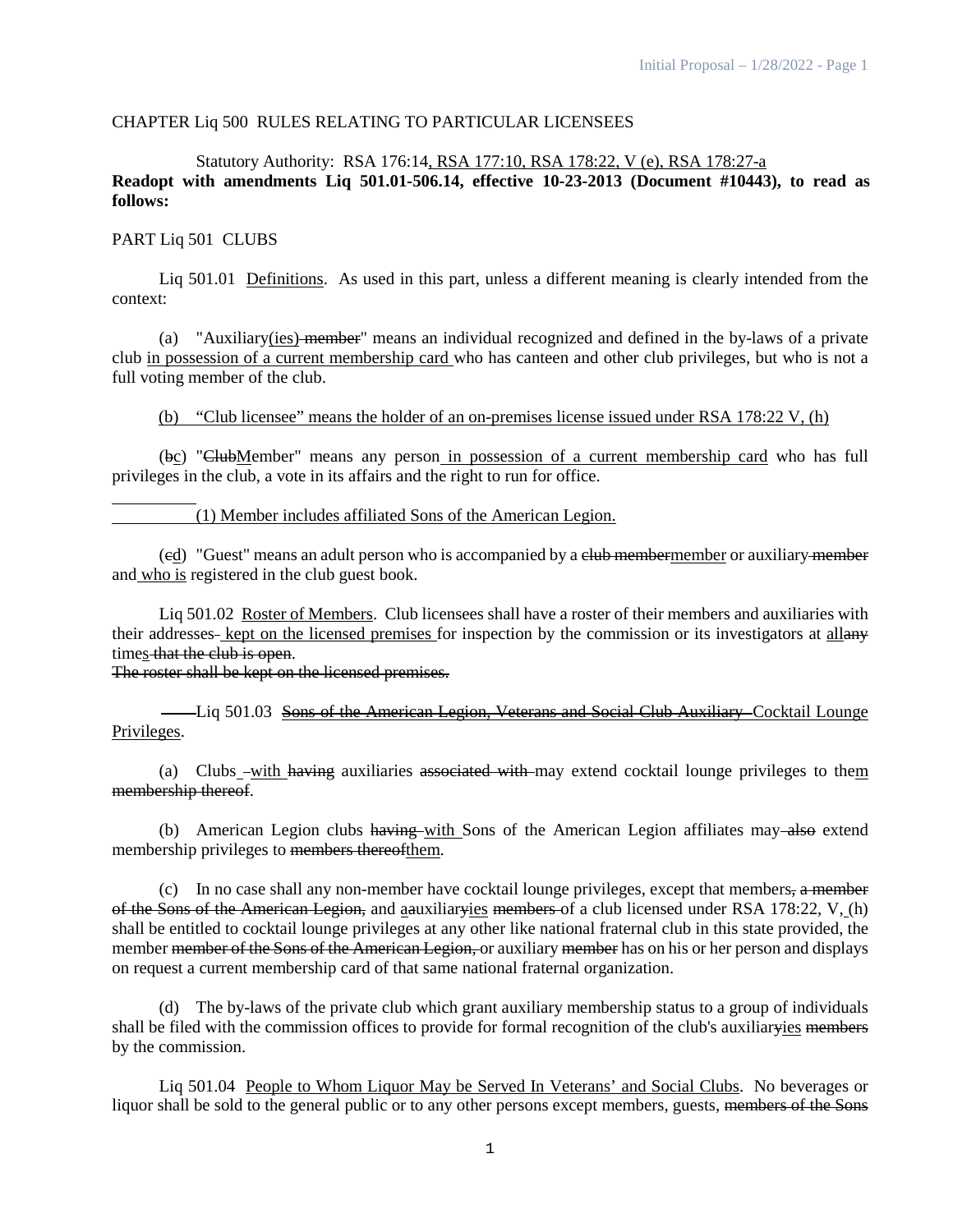of the American Legion, or aauxiliaryies members of a club in this state affiliated with the same national fraternal organization and licensed under 178 RSA:22 V, (h) provided the member, member of the Sons of the American Legion, or auxiliary member that such member or auxiliary has on his or her person, and displays on request, a current membership card of that same national fraternal organization.

Liq 501.05 Guests and the Guest Book Requirements For Veterans and Social Clubs.

(a) The guest book shall contain the name and address of the guest together with the name of the accompanying member, member of the Sons of the American Legion, or auxiliary, member and the date of attendance.

(1) For the purposes of this rule, "address" means the city or town and state.

(b) Each member, member of the Sons of the American Legion, or auxiliary member may be accompanied by up to 4 guests at any one time.

(c) Such guests may remain on the club premises in the company of such member, member of the Sons of the American Legion, or auxiliary, member-but only so long as such member, member of the Sons of the American Legion, or auxiliary member remains in the club.

- (d) The guest book shall be open for inspection by commission investigators at all times.
- (e) Guest books shall be written legibly and maintained on the premises for at least one year.

Liq 501.06 Access Restricted. The entrance to a private club shall be restricted by a bell or buzzer system in order to gain entrance to the club.

Liq 501.07 Records Available for Inspection. Club licensees shall have all their records available for inspection including financial records, and such records shall be kept in the English language.

Liq 501.08 Date for Submission of Report; Forms.

(a) All club licensees shall make a sworn return to the commission once each month on or before the 15th of the following month, showing the income from liquor sold and expenses chargeable to that part of the license as reported required on Fform 233 "Financial Statement for Club Operations" (Revised 1/22).

- (b) All such reports shall be forwarded to the commission prior to the 15th day of the following month. (c) Each club licensee filing pursuant to paragraphs (a) and (b) shall supply on form 233 the following:(1) Name, address, number of members, license number and the month and year of the reporting period;
	- (2) A statement of profit and loss for the reporting period, including:

a. Income from sale of liquor and beverage;

b. Dues, miscellaneous income which includes all income from amusement machines, lottery sales, hall rental, and bingo games, and total income; and

c. A computation of the cost of goods sold including: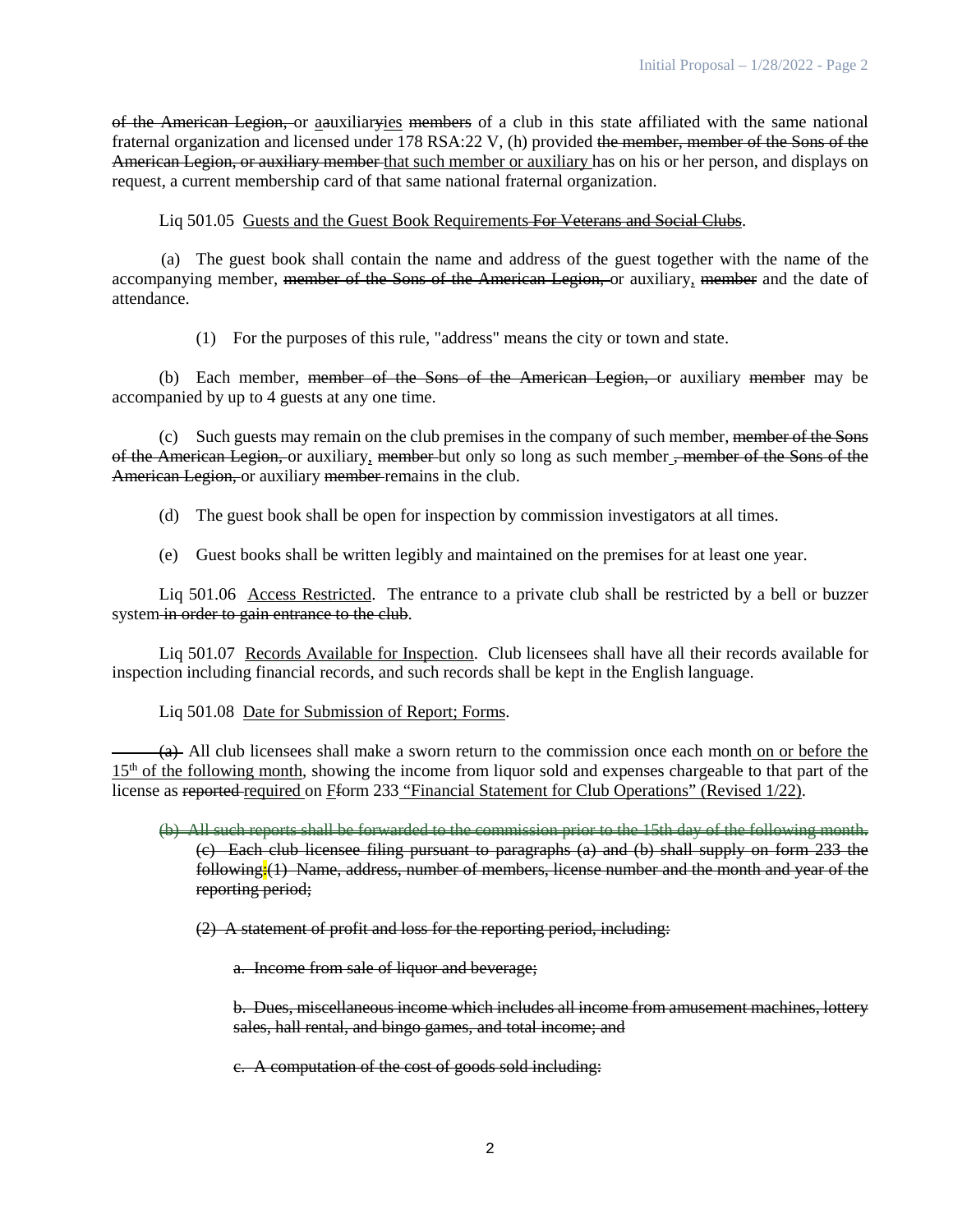1. Beginning monthly inventory of liquor, beverage, bar supplies, miscellaneous and their total;

2. Monthly purchases of liquor, beverage, bar supplies, miscellaneous and their total;

3. Total monthly merchandise available; and

4. Total cost of ending monthly inventory of liquor, beverage, bar supplies, and miscellaneous;

(3) Operating expenses for the reporting period including:

a. Rent, salaries, heat, lights, water and telephone;

b. Insurance and interest, repairs and alterations;

c. Janitorial services and supplies;

d. Taxes, charitable donations, licenses, transportation, club socials and member benefits, entertainment, loss and waste; and

e. Total expenses;

(4) Computation of profit and loss for the month including:

a. Gross profit or loss; and

b. Net profit or loss;

(5) Balance sheet for the reporting period including first of the month and last of the month figures for:

a. Assets, including:

1. Checking accounts;

2. Savings account;

3. Cash on hand;

4. Petty cash or change fund;

5. Merchandise inventory;

6. Bonds;

7. Real estate; and

8. Furniture and equipment;

b. Total of the above assets;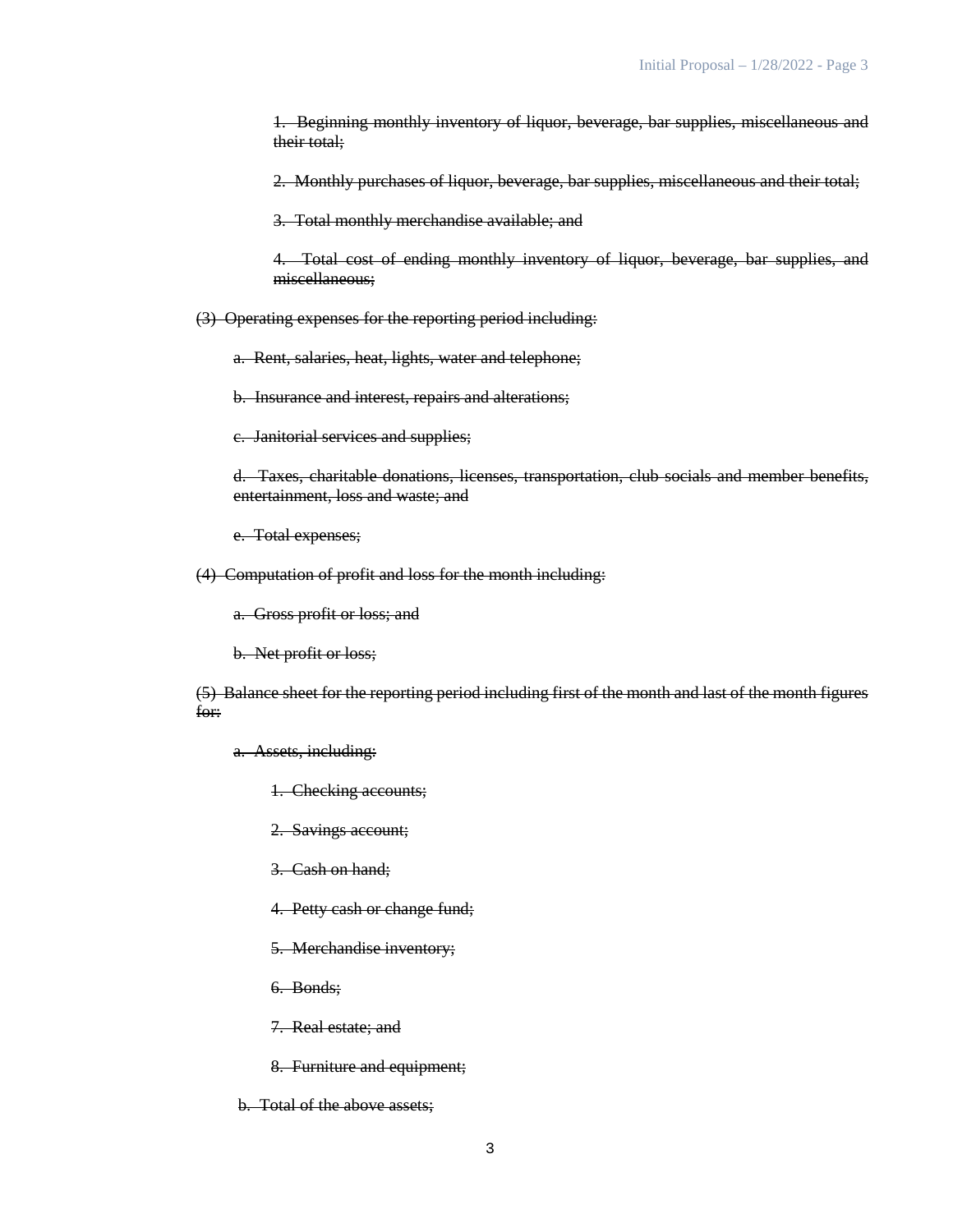c. Liabilities, including:

1. Accounts payable;

2. Notes payable;

3. Mortgage payable;

4. Taxes payable; and

5. Surplus; and

d. Total liabilities and surplus; and

(6) The date, reporting officer's signature, title, and expiration date of office term.(b) All such reports shall be forwarded to the commission prior to the 15th day of the following month.

Liq 501.09 Beano Games.

(a) Club licensees shall forward written notification to the commission at least 5 business days prior to holding beano games as defined by RSA 287-E.

(b) No liquor or beverage shall be sold by any club licensee during and for 15 minutes following the close of beano games on each approved date when such affairs are open to the public.

(c) Beano games conducted in approved rental halls may be conducted concurrently with the operation of the club canteen and shall be treated as rentals under the provisions of Liq 501.13.

Liq 501.10 Minutes of Meetings; Financial Statement Retained. Minutes of all club meetings and monthly financial statements of club operations covering a period of 3 years prior to the current date shall be retained on the club premises and made available to the commission, its examiners, or investigators at all any times.

(a) Club-veterans as defined in RSA 175:1, XXII are exempt from keeping minutes.

Liq 501.11 Application for Membership. Application for club membership shall be made in writing and such application shall include name, address, date of application and signature of applicant.

(a) Application cards shall be retained on the club premises and made available to the commission or its investigators at all anytimes.

Liq 501.12 Beverages and Liquor Served.

All beverages and liquor consumed on the club premises shall be those which are sold or in the case of tastings under RSA 179:44 served by the club except private groups may bring in and serve, or, if a one-day license holder, sell their own liquor and beverage in approved rental halls or rooms.

Liq 501.13 Rental of Club Rooms.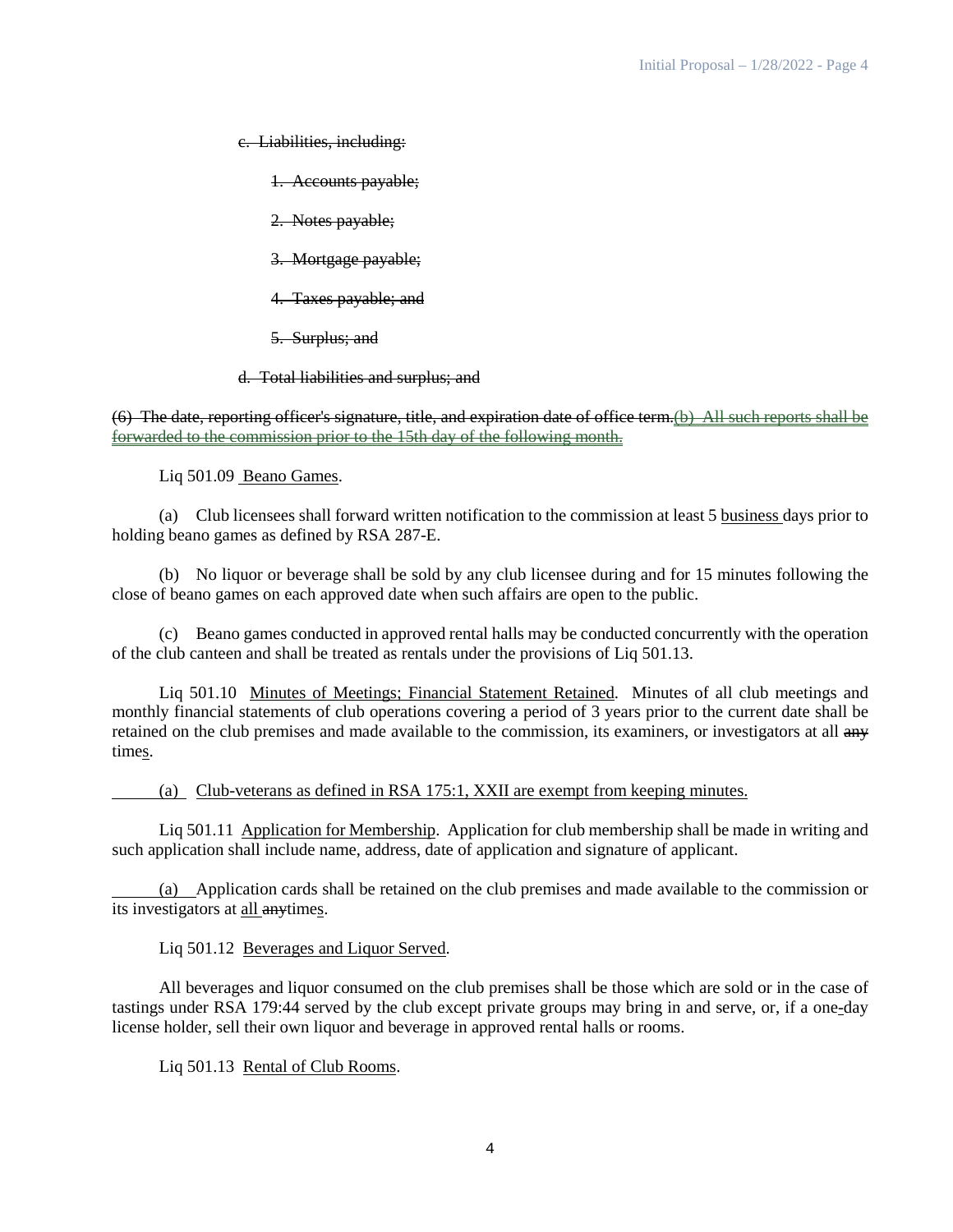(a) Club licensees having halls or rooms on the premises available for rentals shall have such halls or rooms licensed by the commission, pursuant to RSA 178:22, V(h)(3), prior to any rental or any supplemental license being issued.

(b) These rooms or halls shall have separate:

(1) Toilet facilities; and

(2) Entrances and exits from the club proper.

(c) Club and rental areas shall be completely separated during the period of rental.

(d) Club licensees shall notify the commission in writing at least 5 business days before the date of any rental.

(e) This notification shall include:

(1) The name of the individual or organization desiring to rent the hall, and

(2) The date and time of the rental.

(f) Club licensees shall be responsible for the maintenance of order and compliance with state laws and town ordinances governing these assemblies.

Liq 501.14 Advertisements.

(a) Club licensee advertisements for club affairs to be held on their licensed premises shall contain the statement "FOR MEMBERS AND THEIR GUESTS ONLY"- with. The lettering of such statement shall be at least as large as any other lettering in the advertisement.

(b) Attendance at such affairs shall be limited to members and their guests only; and

(c) No advertising shall invite the general public and non-members to attend.

Liq 501.15 Transfers of Location.

(a) All petitions pursuant to RSA 178:25 for transfer of a club license to a location owned or controlled by the licensee received in the commission's offices at least 5 business days prior to the event which meet the requirements of RSA 178:25 and any other statutory requirements which that may apply shall be granted.

(b) Transfers shall not exceed 3 consecutive days and 6 total days for any organization during their license year.

#### PART Liq 502 HOTELS ON-PREMISES LICENSEES

Liq 502.01 Service Bars. Hotel licensees may have auxiliary service bars in any hotel areas licensed for service and sale of alcoholic beverages.

Liq 502.02 Exception to Minimum Opening Requirement For Hotels.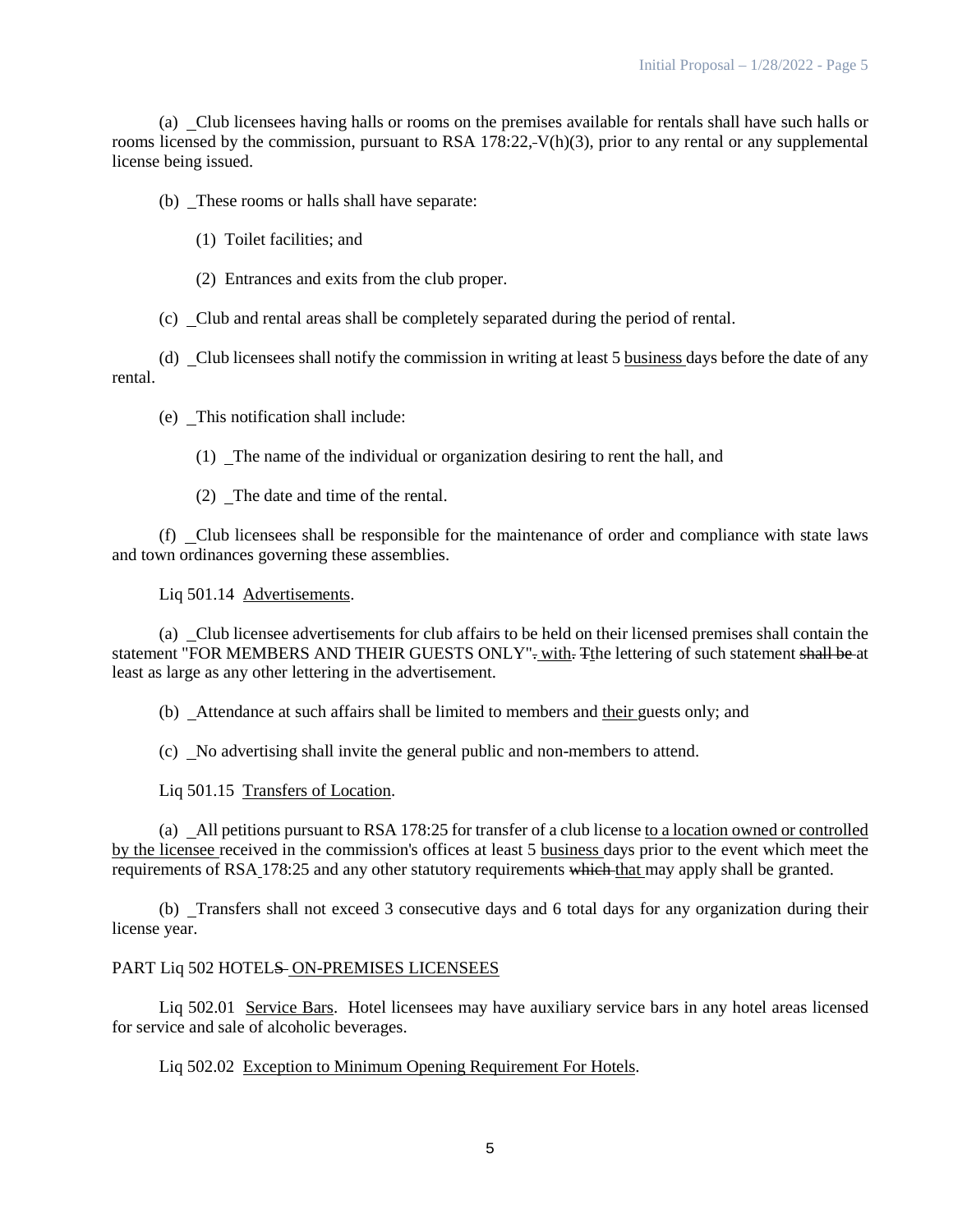(a) When open for business the holder of  $a A$  hotel full service restaurant liquor licensee shall be open for business at least 5 days per week for evening meals pursuant to RSA 178:21, II, (b)(2).

(b) WaiversExemptions to this rule shall be granted for limited periods of time on specific written requests to the commission unless it conflicts with any other statute or rule.

(c) Written requests for an waiver to Liq  $502.02(a)$  exemption to RSA 178:21, II, (b)(2) shall include:

- (1) The name and address and license number of the business;
- (2) The proposed opening schedule; and
- (3) The signature of the owner or manager.

(d) Approval shall be granted specific periods of time requested by the licensee, provided the requested hours do not conflict with any other statute or rule.

Liq 502.03 Service and Preparation of Food. The holder of a A hotel full service restaurant licensee or his or her employees shall prepare, cook and serve the food for the restaurant.; In no case shall the food concession be leased or rented out to any other person.

## PART Liq 503 ON-PREMISES RESTAURANTS LICENSEES

Liq 503.01 Account of Business.

(a) The holder of  $a$  A restaurant liquor licensee shall file and preserve his or her individual sales slips and maintain for 7 years a complete and accurate account of business, including but not limited to sales slips, register tapes, purchase orders, invoices, and inventory slips, separated in such manner that the commission upon audit can determine the total amount of sales of food as compared to the sales of beverage, liquor and incidentals.

(b) Such license holder shall maintain purchase orders, sales slips and register tapes.

 $(eb)$  All sales shall be recorded on a cash register that which separates sales of liquor and beverage from sales of food.

Liq 503.02 Food Certification. Form.

(a) A certification of food, beverage and liquor sales made by the licensee during the previous license year shall be filed with the commission by each licensee licensed pursuant to RSA 178:21, II(a)(1) and RSA 178:22, V(q) with the commission as part of their license renewal.

> (1) All restaurant sales shall be noted on said license renewal Fform Liq LE-1 "License Renewal" (Revised 1/22)which will be furnished provided by the commission.

(b) The licensee shall supply the required information on Form the Liq LE-1 "Hicense  $\epsilon$ Renewal aApplication form." the following:

(1) Dates of the business period covered;

(2) Restaurant and, if applicable, cocktail lounge sales of food, which shall not include sales of alcoholic beverages;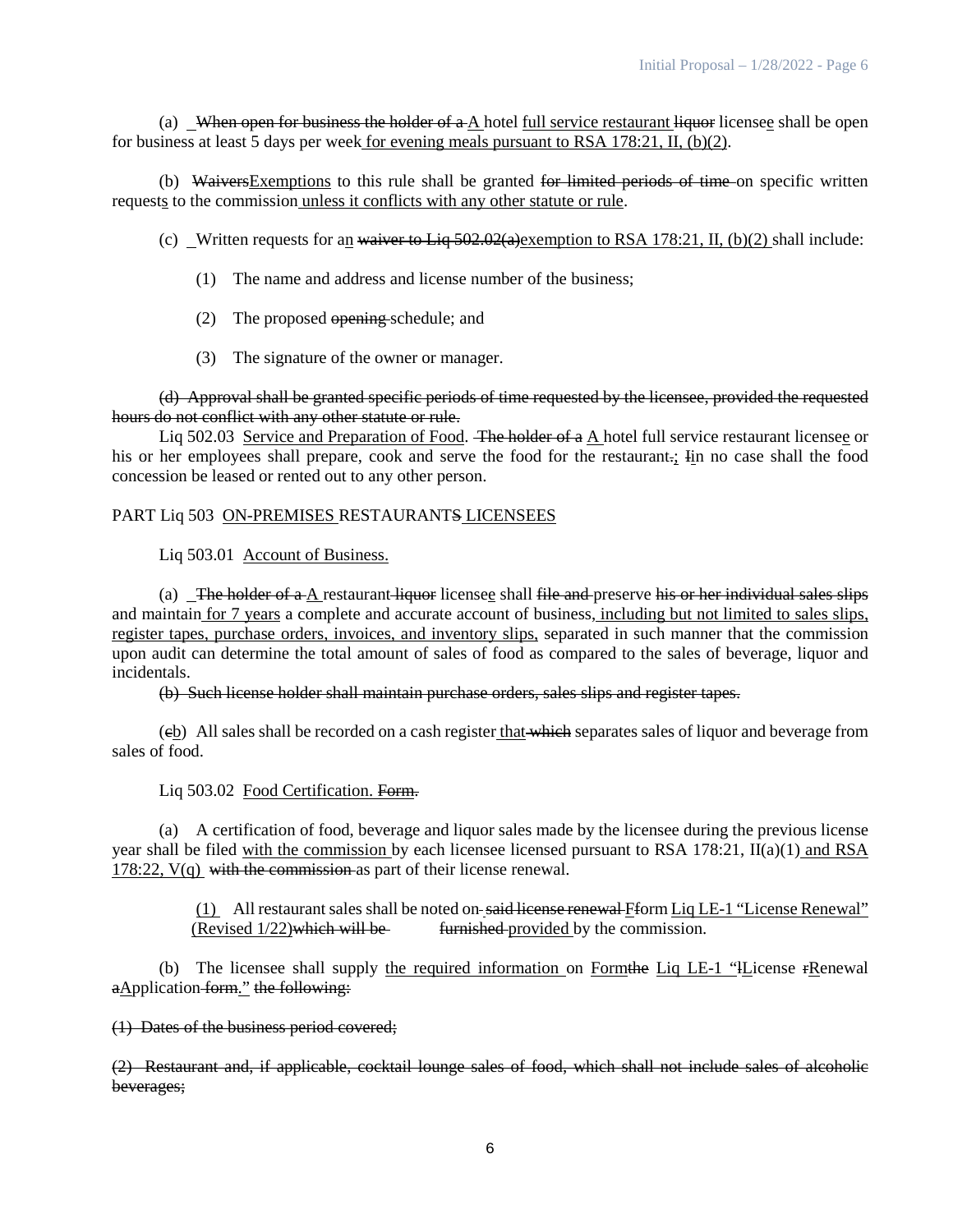(3) Total sales of beverage and liquor in the restaurant and, if applicable, cocktail lounge; and

(4) Signature of the individual, all partners, members or designated manager of a limited liability company, or president or other designated officer of a corporation, as applicable.

Liq 503.03 MinimumExemption to Opening Requirement For Full Service Restaurants Licensed for Full Liquor Sales.

(a) The holder of  $a \Delta$  full service restaurant liquor-licensee shall be open for business at least 5 days per week for evening meals pursuant to .RSA 178:21, II, (a)(2).

(b) Waivers Exemptions Licensees may request an exemption to RSA 178:21, II, (a)(2) (a) above shall be granted for limited periods of time may be requested by filing on a specific written request to the commission.

(c) Written requests for waivers to Lig  $\frac{503.03(a)}{a}$  exemptions shall include:

(1) The name, address and license number of the of the business;

- (2) The proposed opening schedule; and
- (3) The signature of the owner or manager.

(d) ApprovalThe commission shall be granted a request for an exemption for specific periods of time requested by the licensee providedif the requested hours it does not conflict with any other statute or rule.

Liq 503.04 Service and Preparation of Food.

(a) The holder of  $a \Delta$  restaurant licensee or his or her employees shall prepare, cook and serve the food for the restaurant.

(b) Preparation and cooking food shall consist of at least 3 of the following:

(1) Assembling raw or cooked food items to make a dish, such as a sandwich or salad;

(2) Cooking raw fresh or frozen ingredients to make a dish, such as grilling a steak;

(3) Heating prepared foods for service; and

(4) Arranging a selection of foods on a plate or dinnerware for service, so as to constitute a full meal.

- (cb) In no case shall the food concession be leased or rented out to any other person.
- ( $d_{\mathbb{C}}$ ) Service of food in a full service restaurant licensed for full liquor sales shall consist of : (1) Taking a food order at the table; and s

(2) Serving the food to the table on plates or appropriate dinnerware, accompanied by appropriate tableware. and condiments.

PART Liq 504 RESERVED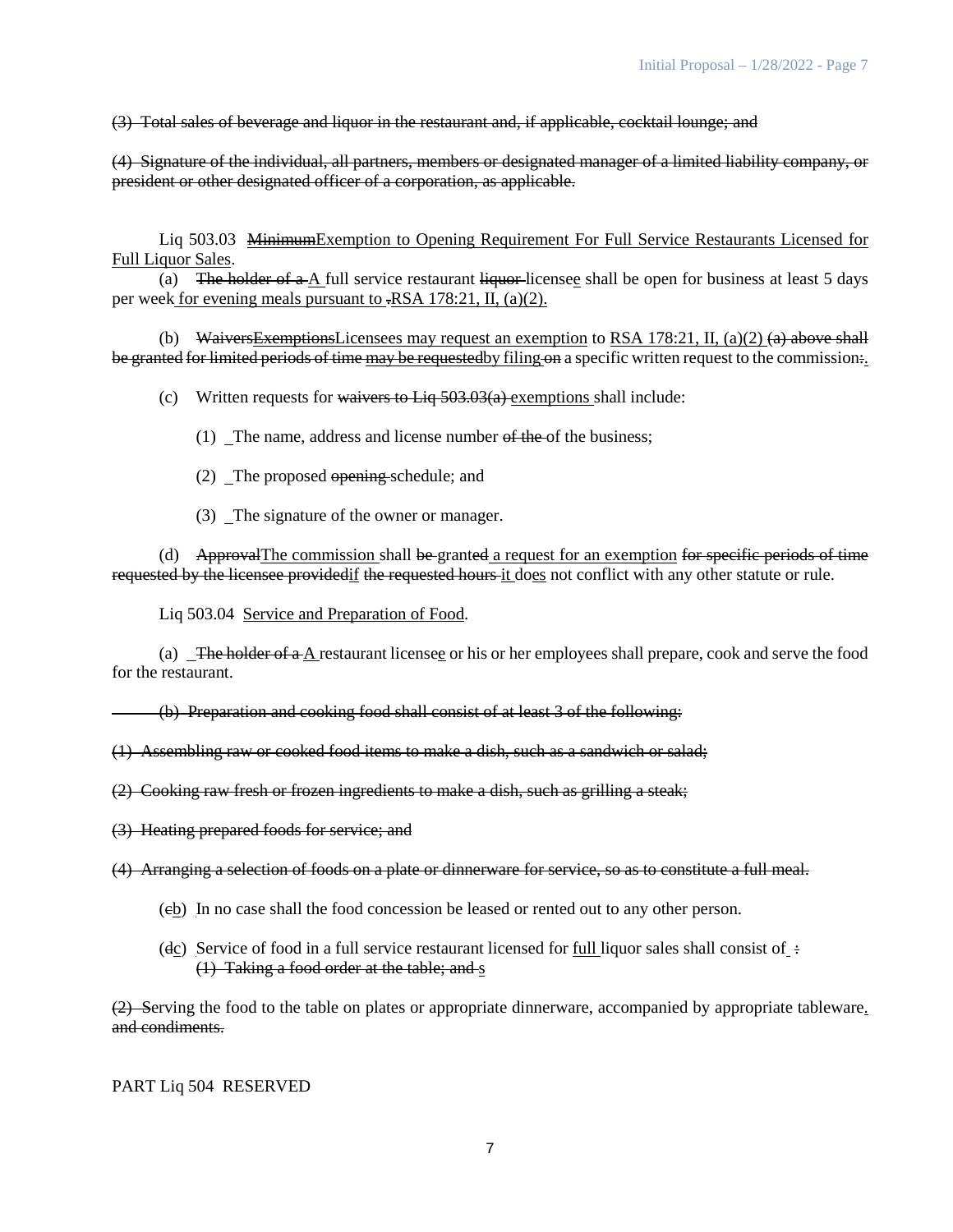## PART Liq 505 ONE DAY LICENSES ISSUED PURSUANT TO RSA 178:22, V(l).

Liq 505.01 Definitions. As used in this part, unless a different meaning is clearly intended from the text.  $(a)$  -"One day licensee holder" means a holder of a one day license for voluntary non-profit organizations in order to sell beverages, specialty beverages, and liquor on premises approved by the commission.

Liq 505.02 Conflict of Rules. One day licensees holders shall comply with the provisions of a one day license rule when it conflicts with another rule.

Liq 505.03 Hours of Service. Hours of service shall be noted on the license and no beverage or liquor shall be sold or consumed except during those hours.

#### Liq 505.04 Records to be Maintained.

(a) One day licensees holders shall maintain records for 1 year showing the amount of money derived from the sale of beverage or liquor or both, the expense incurred in making such sales and the distribution of profits realized from said sales.

(b) Said records shall be made available for audit on request by the commission, its examiners or investigators at anyall times subsequent to the issuance of a license.

Liq 505.05 Surrender of License.

(a) If the commission's a liquor investigator suspends the one day license for sales contrary to public safety, the one day licensee holders shall:

(1) Surrender their its license on demand to any investigator of the commission; and

(2) Shall immediately cease all sales of beverage and liquor.

(b) Sales contrary to public safety shall include multiple violations of RSA 179:5 and violations of RSA 179:50 or 179:51.

## PART Liq 506 WHOLESALE DISTRIBUTORS, BEVERAGE MANUFACTURERS, BEVERAGE VENDORS, BREW PUBS AND OTHER LICENSEESNANO BREWERIES.

#### Liq 506.01 Rebates and Discounts.

(a) No holder of a wholesale distributor's licensee shall give or grant any rebate or discount except such as are given or granted by them to all retail licensees for similar purchases, as reflected in prices and discount schedules posted with the commission.

(b) All rebates or discounts shall be shown on invoices, sales slips, delivery slips and office records.

(c) Discounts not posted with the commission and false credits for defective beverage shall be considered violations of this section.

Liq 506.02 Sale or Delivery in Less than Case Lots Prohibited. Holders of wWholesale distributor's licensees shall sell or deliver beverage in original or equivalent containers or cases as prepared for the market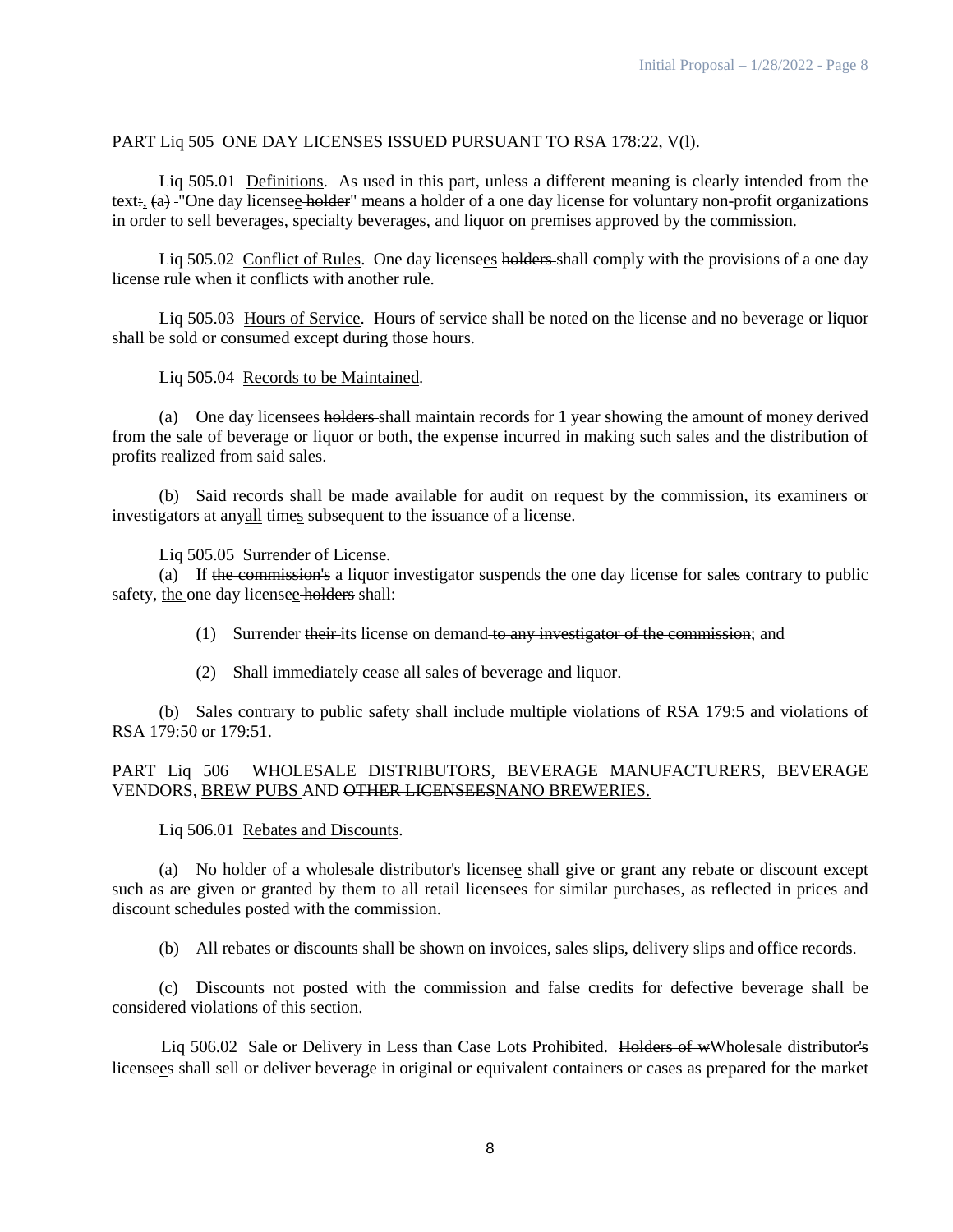by the manufacturer. Any returned product from the market shall be in original or equivalent containers or cases.

(a) The wholesale distributor licensee shall only accept returned product from the market that was damaged by the wholesale distributor's employees.

(b) The wholesale distributor licensee shall not accept any damaged product that was damaged by the retailer's employees or customers.

(c) The wholesale distributor licensee shall not pay the retailer for any product damaged by the retailer's employees or customers.

Liq 506.03 Equipment, Furniture, Fixtures and Property.

(a) Holders of a bBeverage vendor's license, beverage manufacturer's brew pub orand wholesale distributor's licensees may:

> (1) Lend, install or service or cause to be installed or serviced, equipment commonly known as taps, rods, and hose connections from the barrel to the back tin, where the faucets and taps are mounted, or permanent dispensing system; and

> (2) Lend or give such washers, clamps, bungs, or special equipment that are necessary to cause such tapping equipment to function properly and also furnish knobs designating brands of beer dispensed in outlets.

(b) In no case shall installations be made or services given to any other non-proprietary part of the dispensing system such as coils, faucets, compressors, gas, air gauges, cooling equipment or other parts of such equipment necessary for proper function of the complete dispensing system.

(c) Holders of oOff-sale licensees may loan pumps and tapping equipment for use at picnics and outings for non-licensees or one day license holders.

(d) No holder of an on-sale or off-sale licensee shall knowingly hire or employ as a contractor, any person who holds a license issued under RSA Title XIII, except as allowed by RSA 179:11, III.

(e) Nothing in this rule shall prohibit a holder of a beverage vendor, beverage manufacturer or wholesale distributor's licensee from instructing a licensee in the proper method of using or cleaning of equipment.

(f) This section does not apply to nano breweries.

Liq 506.04 Sale on Credit. No wholesale distributor licensee shall sell beverage on credit except to those persons holding NH retail or wholesaler licenses and then in accordance with RSA 179:13.

Liq 506.05 Deposits, Rebates.

(a) Any deposits on beverage containers, and conditions for redemption, shall be included on wholesale distributor's price postings for said beverages.

(b) Rebates for returned containers shall: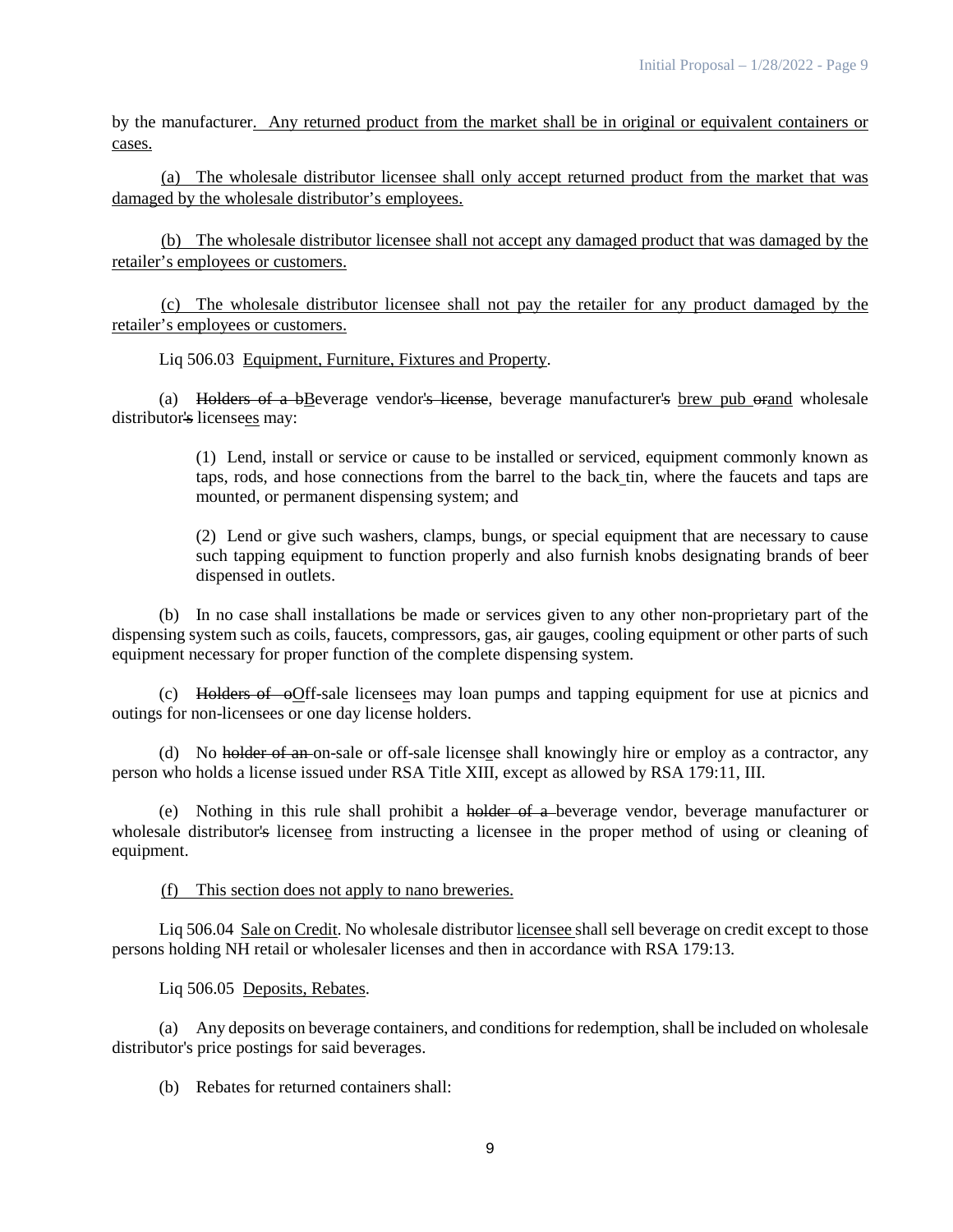- (1) Be clearly shown on invoices; and
- (2) Not exceed the deposits charged for said containers.

Liq 506.06 <u>Keg Registration</u>.

(a) Any NH licensee selling draught beer kegs to the public shall affix a numbered sticker from Form L-080<del>NHSLC</del> k"Keg R<del>r</del>egistration Book" form (revised  $1/22$ ) to each keg sold which contains:

- (1) The trade name and license number of the seller;
- (2) The name of the clerk making the sale;
- (3) The name, address, and date of birth of the purchaser;
- (4) The type of identification card used to verify the data required by (3) above; and
- (5) The identification number of the documentsticker;
- (6) A statement of the purchaser's legal responsibilities; and
- (7) The dated signature of the purchaser.
- (b) Licensees shall not affix any keg registration formsticker until it has been is completely filled out.

(c) Licensees shall keep a copy of the keg registration form sticker for at least one year from date of purchase.

(d) The NHSLC keg registration forms stickers shall be available for inspection by commission investigators or examiners.

(e) Licensees shall obtain Form L-080 k"Keg rRegistration Book" (Revised  $1/22$ ) forms only from the New Hampshire liquor commission.

## (f) Licensees shall either: (1) Either:

 $\theta$ .(1) Deliver the keg to the purchaser at the time the NHSLC keg registration form sticker is signed and affixed to the keg; or

 $\frac{b(2)}{2}$  Deliver the keg only to the person who signed the keg registration formsticker; and

 $(23)$  Obtain a signed and dated delivery receipt which shall be retained with the licensee copy of the keg registration stickerform.

(g) A NH licensee accepting any return of a keg from the public which does not have a keg registration formsticker affixed shall:

- (1) Obtain the name, address, and date of birth of the person returning the keg;
- (2) Note the type of identification card used to verify the data required by (1) above;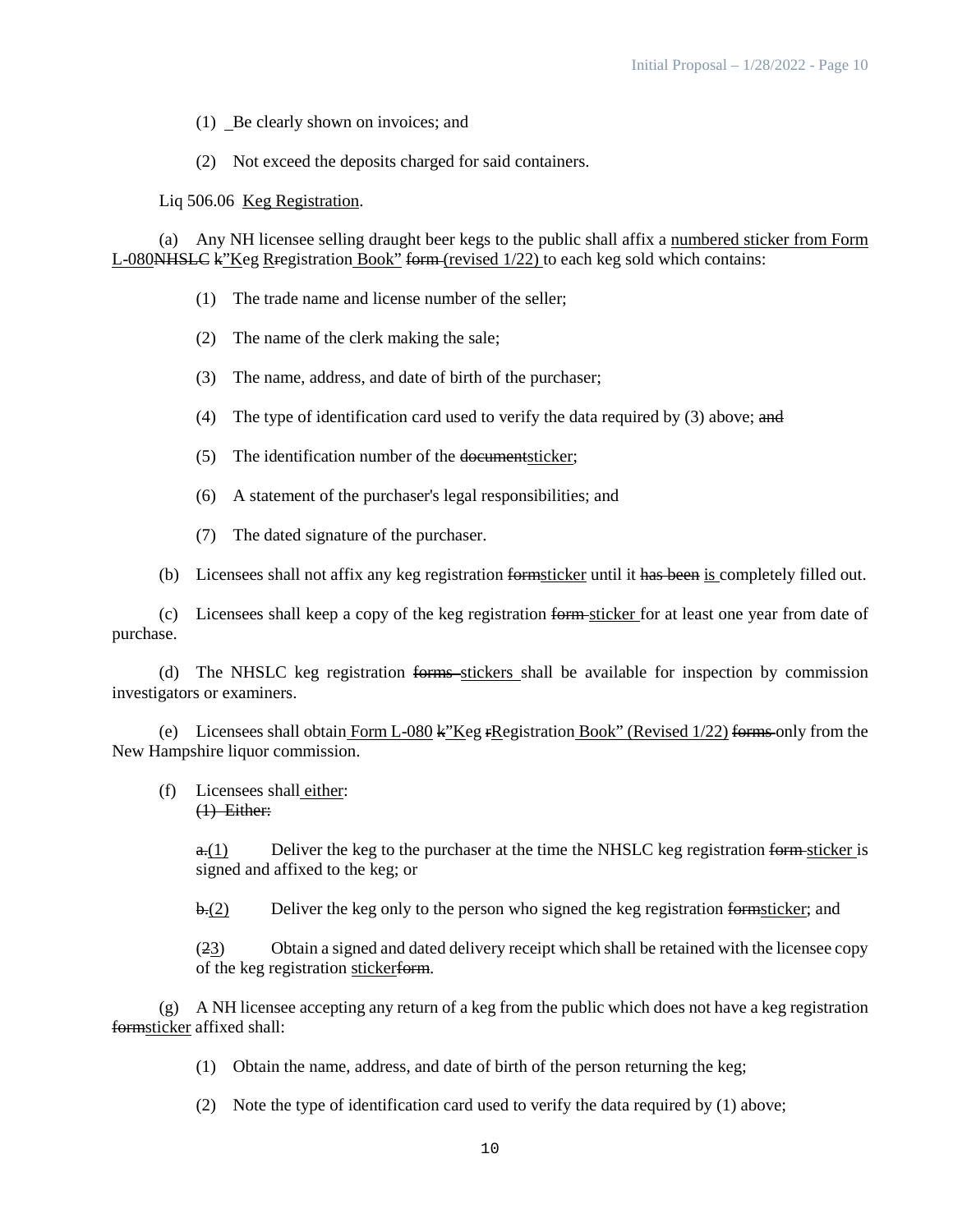- (3) Note the information on the identification number of the document card; and
- (4) Report this information to the division of liquor enforcement within 5 business days.

(h) Licensees who violate the provisions of these rules shall be subject to the penalties provided under Liq 603.

## Liq 506.07 Wholesale Distributor Transfer and Receipt From Other Than Beverage Vendor or Beverage VendorImporter.

(a) Wholesale distributor licensees shall not accept alcoholic beverage from an wholesaler licensed out of state entity other than a beverage vendor licensee without an accompanying invoice from the concernedbeverage vendor detailing all particulars of the transaction, including the date of transfer, the shipping party, the quantity shipped, and the sender's invoice number and its date.

(b) Wholesale distributor licensees shall not transfer alcoholic beverages to an wholesaler licensed out of state other than a beverage vendor entity without an accompanying invoice from the concernedbeverage vendor detailing all particulars of the transaction, including the date of transfer, the quantity transferred, the party transferred to and the wholesale distributor's invoice number of the transfer.

Liq 506.08 Licensing. Each beverage vendor to be licensed in the State of New Hampshire shall be the manufacturer of the beverage to be sold within the state, except when a manufacturer designates another person to be exclusively licensed to vend their beverages within the state of New Hampshire.

Liq 506.09 Registration; TerritoriesProduct Approvals for all Llicensees and Notifications for Ceertain Iin-s-state Llicenses. Beverage vendors, brew pubs, nano brewer and beverage manufacturers licensees shall provide the commission with the following required information on the following forms to receive approval for the brand of beverage and package size prior to shipping into or selling any beverage within the state:

(a) A copy of the label;

(b) A copy of the federal label approval, if required, to produce such label;

(c) A certified alcoholic content analysis performed at 60 degrees Fahrenheit by volume;

(d) Package size approval requests;

 $(e)$  A copy of all territorial agreements between the vendor and the wholesale distributors, or a list of the towns in which the brew pub or beverage manufacturer will sell its own brands; and

(f) Any other information which might be required by federal law, rule, or state statute. (a) Approvals.

(1) Beverage vendor, brew pub, nano brewer and beverage manufacturer licensees shall provide the commission with the required information on the following forms to receive approval for the brand of beverage, label content, and package size prior to shipping into or selling any beverage within the state: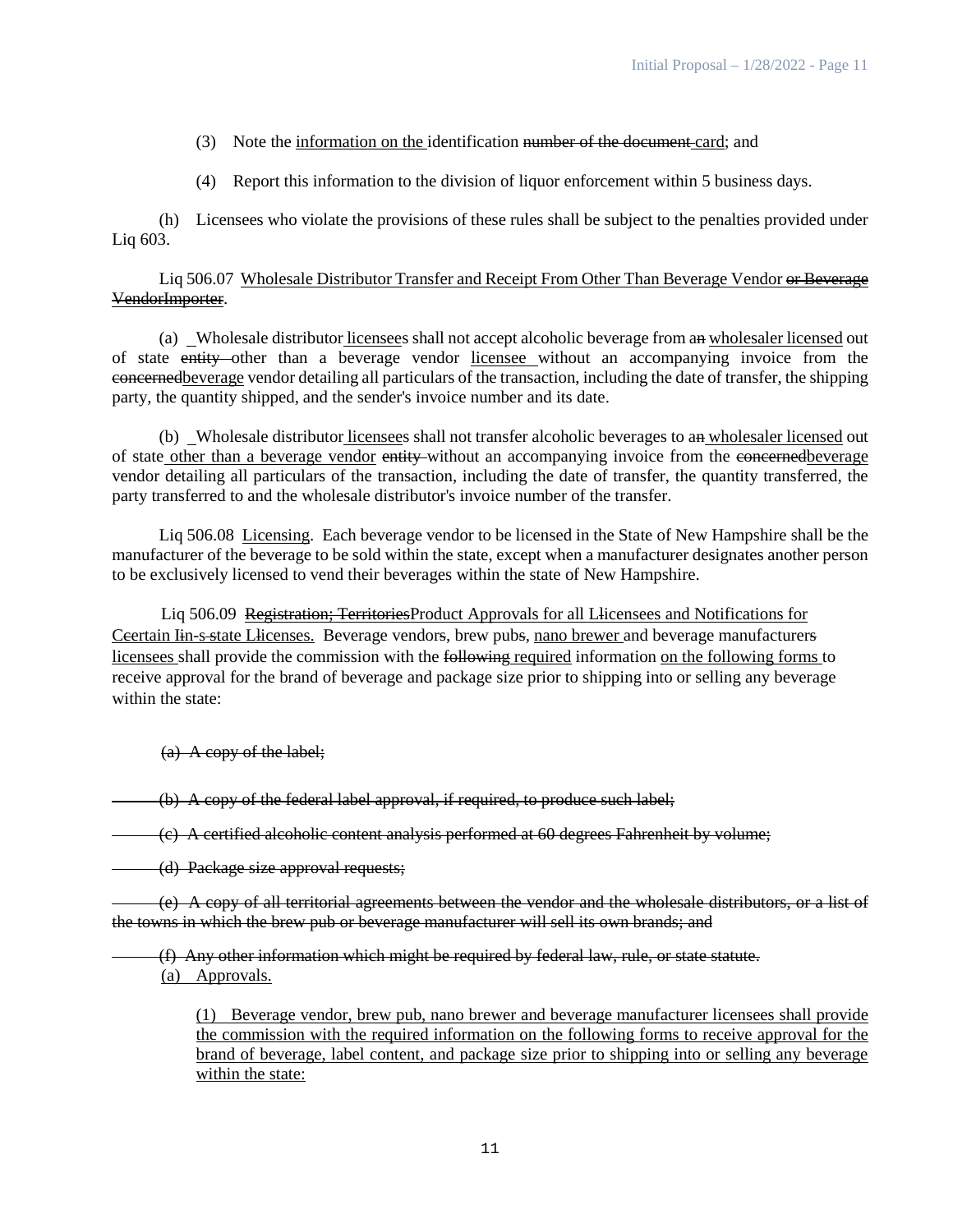- a. Form A-100 "Beverage Vendors" (revised 1/22);
- b. Form A-101 "Beverage Manufacturers" (revised 1/22);
- c. Form A-102 "Brewpub" (revised 1/22);
- d. Form A-103 "Nano -Bbreweries" (revised 1/22); and
- e. Form A-104 "Variety Pack" (revised 1/22).
- (2) The commission shall approve the label and packaging unless:
	- a. Statements on the label or packaging are false or misleading;
		- b. Any written statements on the label or packaging are illegible;

c. The packaging or labeling contains subliminal or similarly deceptive advertising techniques:

d. The packaging or labeling features a depiction of athletes that is deceptive and misleading in that it implies that consuming alcohol is conducive to athletic skill or physical prowess, or that consuming alcohol does not hinder the athlete's performance;

e. The packaging or labeling features illustrations, subject matter, or other attributes that are consistent with products marketed toward children and youths;

f. The packaging or labeling features a depiction of consumption of an alcoholic beverage while seated in, about to enter, operating, or about to operate an automobile or other machinery;

g. An aspect of the packaging or labeling normalizes or encourages excessive drinking;

h. The packaging or labeling does not indicate in manner that is sufficiently clear that the product contains alcohol; or

i. The packaging or labeling used could result in confusion regarding whether the product is an alcoholic beverage.

(3) The commission is not responsible for copyright or trademark infringement.

(4) The commission shall make a decision within 60 days of receipt of a complete application and provide the decision to the licensee within a reasonable time.

a. In the event of a denial, the licensee may file a petition with the commission pursuant to Liq 208.

(b) Notifications for in-state licensees.

(1) Beverage manufacturers, brewpubs, and nano-breweries shall provide the information required by the following forms to the commission prior to selling any beer, beverage, specialty beverage or specialty beer at their premises: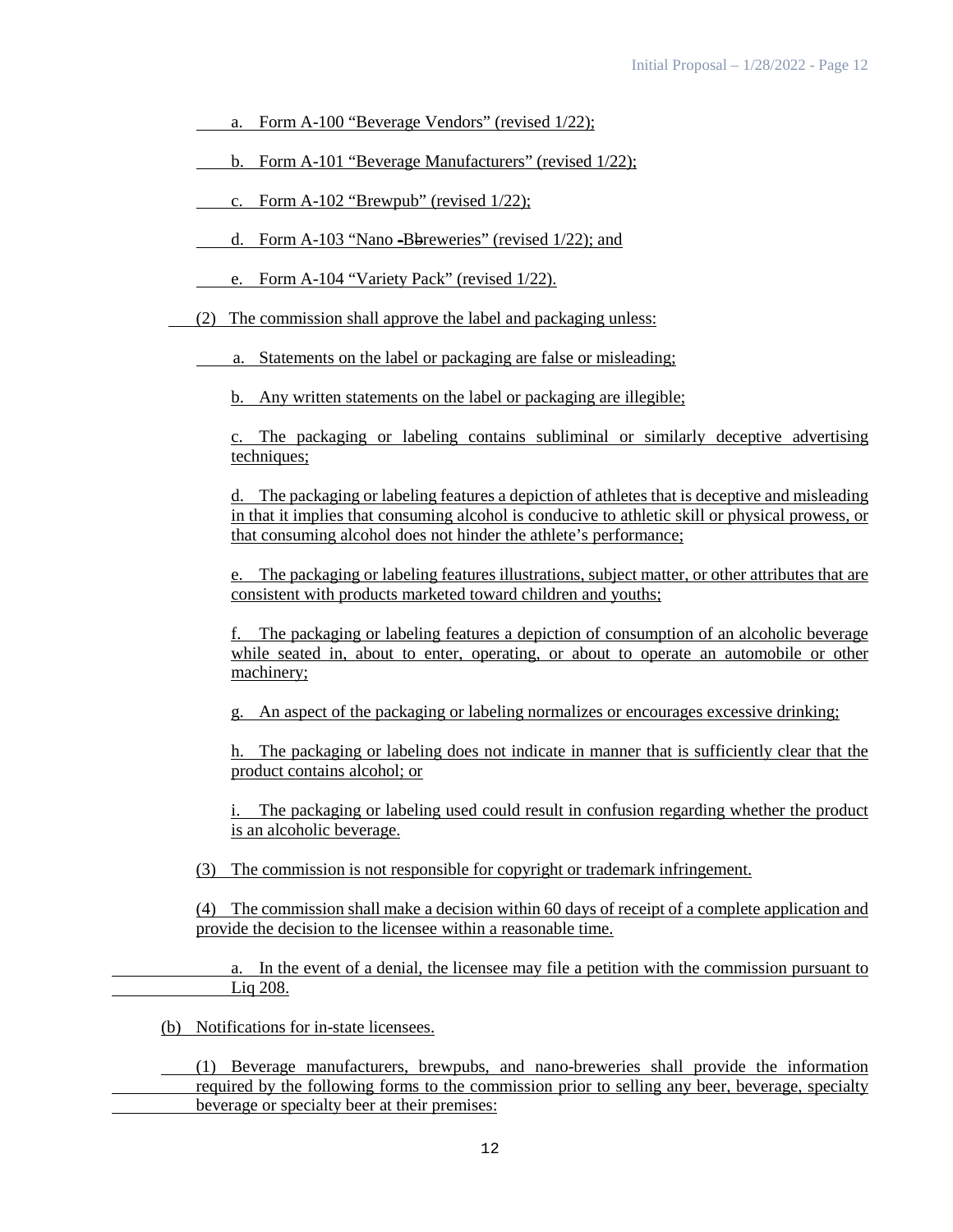| Form A-101;<br>a.                                                                                                                                                                                                                                                                                                                                                                                                                           |
|---------------------------------------------------------------------------------------------------------------------------------------------------------------------------------------------------------------------------------------------------------------------------------------------------------------------------------------------------------------------------------------------------------------------------------------------|
| b. Form $A-102$ ; and                                                                                                                                                                                                                                                                                                                                                                                                                       |
| c. Form A-103.                                                                                                                                                                                                                                                                                                                                                                                                                              |
| A new product notification is allowed for in-state licensees when a new product is:<br>(2)                                                                                                                                                                                                                                                                                                                                                  |
| Authorized under their license type; and<br>a.                                                                                                                                                                                                                                                                                                                                                                                              |
| b. Brewed on-site for on-premises and off-premises sales in pre-approved generic<br>containers and labels.                                                                                                                                                                                                                                                                                                                                  |
| The licensee shall select the appropriate notification field lead on Form A-101, A-102 or A-103.<br>(3)                                                                                                                                                                                                                                                                                                                                     |
| Upon receipt by the commission of the form with a selected notification field, these<br>products shall be available for sale prior to approval by the commission.                                                                                                                                                                                                                                                                           |
| 1. The notification field shall not be selected by beverage manufacturers for cider, mead<br>or fermented beverages or similar fermented products over 6%, specialty beers over 12%<br>or specialty beverages over 6%.                                                                                                                                                                                                                      |
| 2. The notification field shall not be selected by bBrewpubs for any cider over 6% or a<br>specialty beer over 12%.                                                                                                                                                                                                                                                                                                                         |
| 3. The notification field shall not be selected by nano breweries for any specialty beer<br>over 12%.                                                                                                                                                                                                                                                                                                                                       |
| 4. Prior to self-distributing or selling to a wholesale distributor a new beer, beverage,<br>specialty beverage, or specialty beer, beverage manufacturers, brewpubs, and nano-<br>breweries shall comply with Liq 506.09 (a).                                                                                                                                                                                                              |
| 5. If the beverage manufacturers, brewpubs, and nano-breweries creates a specific label<br>for any particular beer, they shall comply with Liq 506.09 (a).                                                                                                                                                                                                                                                                                  |
| Beverage manufacturers, brewpubs, and nano-breweries shall not submit any additional<br>(4)<br>product approval requests for the same product for at least 30-days.<br>(5) Should any licensee be found to have violated any section of statute or rule pertaining to<br>product approvals, the licensee shall be required to immediately remove all product from the trade<br>at their expense and be subject to administrative penalties. |
| Liq 506.10 Forms; Filing Deadlines.                                                                                                                                                                                                                                                                                                                                                                                                         |
| Beverage vendors, brew pubs and other All licensed suppliers of beverage shall report to the<br>(a)                                                                                                                                                                                                                                                                                                                                         |

commission all shipments of beverage sold to, transferred to, and returned for credit by each wholesale distributor within the state, by the 10th of the month covering sales for the preceding month.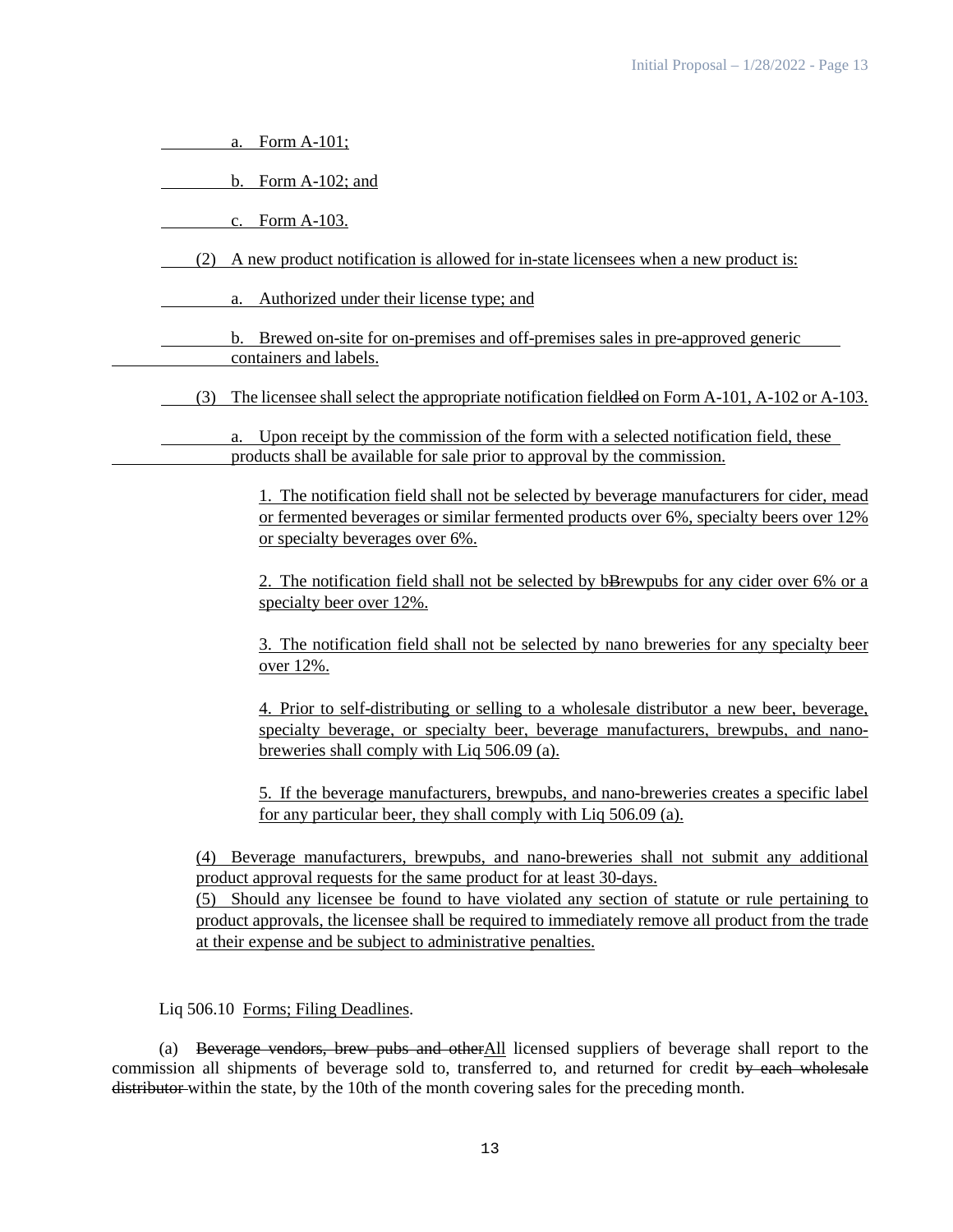(b) Each beverage vendor, brew pub or other All licensed suppliers of beverage shall supply provide the information required on Fforms 258 "Returns" (revised 1/22), 259 "Sales" (revised 1/22), 334 "Returns" (revised 1/22), and 3345 "Returns" (revised 1/22).

supplied by the commission the following:

(1) The vendor's name, address, license number and reporting period dates;

(2) The names, addresses, and of each wholesale distributor to whom alcoholic beverages were shipped;

(3) The number of packages, quantity of each type of package and size of each type of package shipped to or returned for credit by each wholesale distributor licensed in this state; and

(4) Signature of the person making and remitting the report.[JS1]

(c) Wholesale distributor licensees shall report to the commission all shipments of beverage sold or transferred at retail or wholesale or returned to beverage vendors or other suppliers, by the 10th of the month covering sales for the preceding month.

(d) Each wholesale distributor licensee shall supply  $+n_1$  a summary formof the required information on Fform 246 "Main Worksheet" (revised 1/22)-and supported with detailed information on fForms 248 "Sschedule A" (revised 1/22), 249 "Sschedule B" (revised 1/22), 250 "Sschedule C" (revised 1/22), 251 "Sschedule D" (revised 1/22), 252 "Sschedule E" (revised 1/22), 253 "Sschedule F" (revised 1/22), 254 "Sschedule G" (revised 1/22), and 255 "Sschedules H", and "I" (revised 1/22). supplied by the commission or equivalent documents the following :

(1) Name, address, license number and reporting period of the licensee;

(2) The number and sizes of barrels and cases or other packages:

a. On hand at the first of the month;

b. Purchased or received during the month;

c. Returned from the retailer;

d. Computed as the total available during the month;

e. On hand at the end of the month;

f. Computed as the difference between total available and on hand at end of month; and

g. Lost and/or wasted;

(3) Deductions on which additional fees as provided by RSA 178:26 are exempt, including:

a. Returns from the retailer;

b. Sales outside N.H.;

c. Returns to beverage vendors, manufacturers, brew pubs, or other licensed supplier; and

d. Total of deductions on which additional fee pursuant to RSA 178:26 is exempt;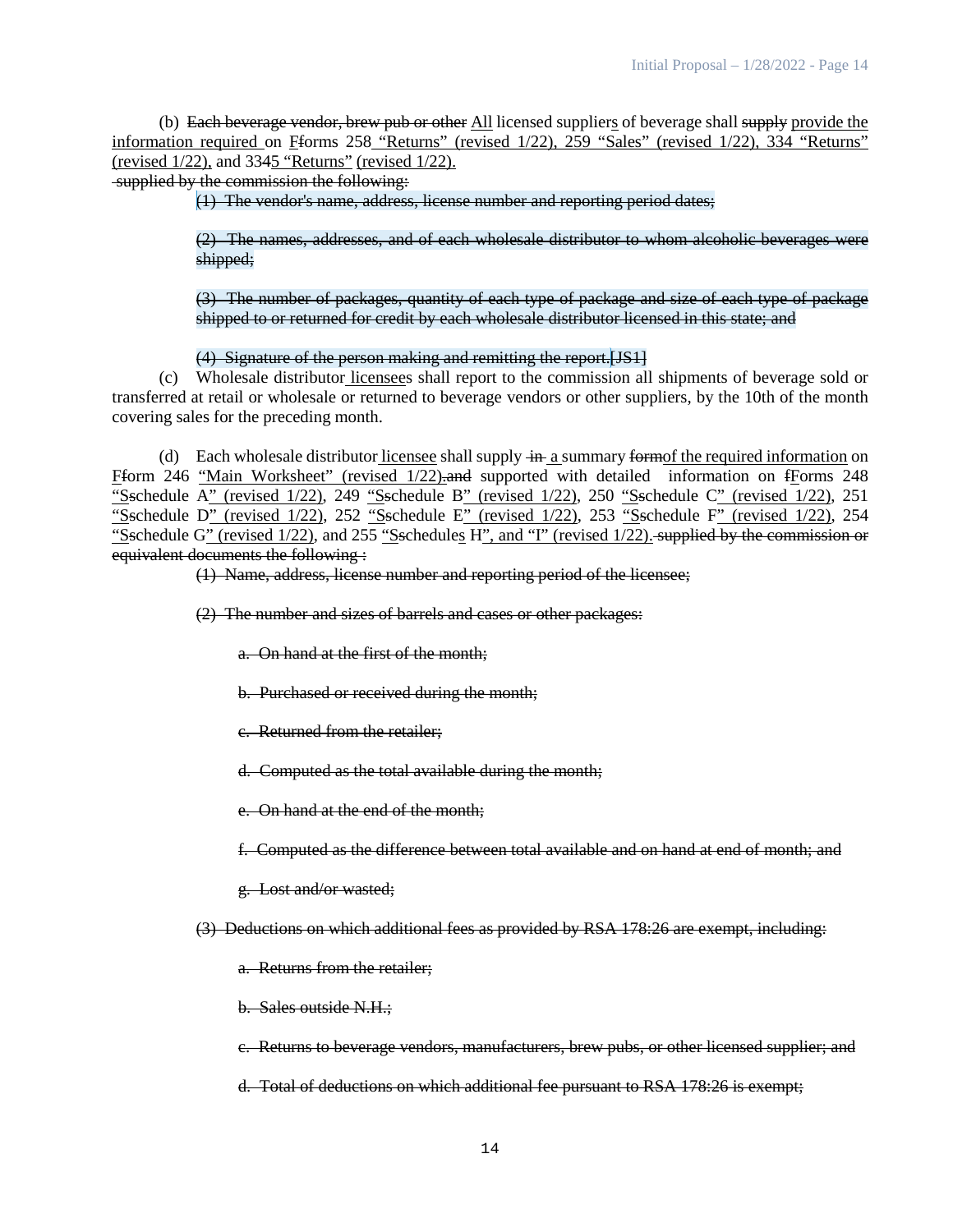(4) Net quantity on which additional fees pursuant to RSA 178:26, I are to be paid, including:

a. Total gallonage per package type; and

b. Net gallonage on all package types.

(5) Total additional fee due;

(6) Total additional fee due plus adjustment vouchers;

(7) Balance due; and

(8) Signature and date.

(e) Beverage manufacturer licensees within the state shall report to the commission all beverages sold or furnished, by the 10th of the month covering sales or other distribution for the preceding month pursuant to RSA 178:26. (f) Each beverage manufacturer shall supply in a format approved by the commission the following:

(1) The manufacturer's name, address, license number and reporting period dates;

(2) The number of packages, quantity of each type of package and size of each type of package shipped to each retailer licensed in this state and sold at retail; and

(3) Signature of the person making and remitting the report.

Liq 506.11 Beverage Manufacturers Tax Reporting; Filing DeadlinesReserved.

(a) Each beverage manufacturer shall report to the commission all quantities of beverage sold directly to the public, consumed in an authorized hospitality room, distributed or sold to employees for their consumption, or transferred to the premise of any restaurant authorized under RSA 178:12, II [JS2]and issued pursuant to RSA 178:20, II, RSA 178:21,II(a)(1), or RSA 178:22, V(q) by the 10th of the month covering sales or transfers for the preceding month.

(b) This report shall include the following:

(1) The beverage manufacturer's name, address, and license number;

(2) The month being reported;

(3) The dates of each transfer of beverage to the vessel or restaurant premise;

(4) For each transfer reported:

a. If transferred directly to the vessel or restaurant serving tanks:

1. The name of the brand transferred;

2. The total number of gallons;

3. The total loss and waste in gallons; and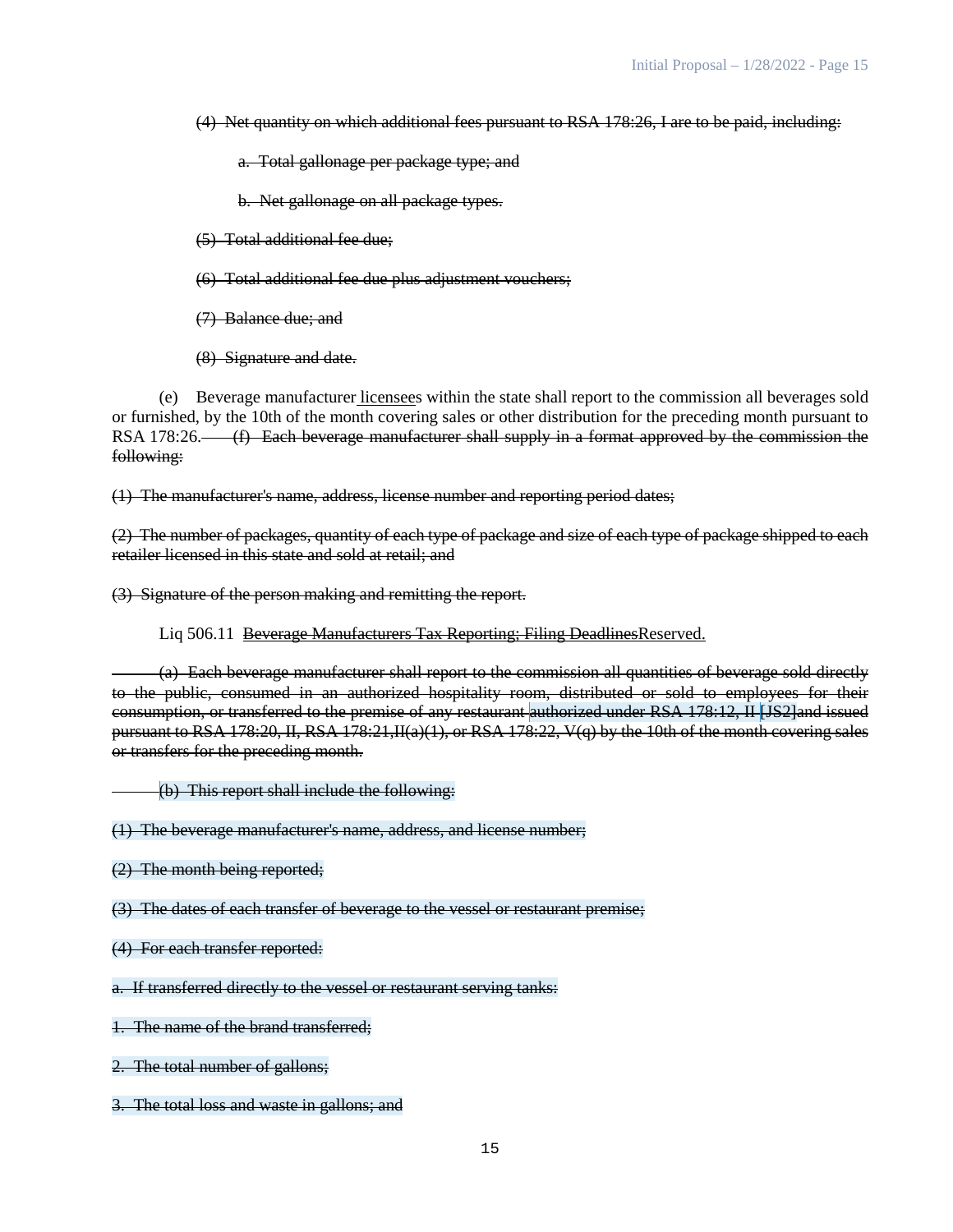4. The total number of gallons transferred or sold to the restaurant; and

- b. If transferred in kegs or other approved packages:
- 1. The brands transferred;
- 2. The packages transferred, with quantity of each package; and
- 3. The total gallons transferred;
- (5) The total sales to the public for off premise consumption, including for each brand sold:
- a. The total of each package type sold; and
- b. The total gallons sold;

(6) The total of sales or distributions to employees for consumption, which shall include for each brand:

- a. The total of each package type; and
- b. The total gallons;

(7) The total additional fees required by RSA 178:26, I;

(8) Signature of the owner, a partner, limited liability company member or manager, or a corporate officer; and

(9) An attached copy of the beverage manufacturer's monthly or quarterly TTB or subsequent federal brewers report of operations covering the period of the report[JS3].

## Liq 506.12 Bill and Hold Procedures; Prohibition of Prepaid Orders.

(a) For the purposes of this rule "bill and hold" means a contractual agreement between any retail licensee and a wholesale distributor licensee for sale of beverage in more than one delivery based upon the current price on file with the commission, pursuant to RSA 179:33, IVIII at the time of initial delivery, and a certain minimum quantity of beverage ordered, paid for and completely delivered within 10 calendar days of the first delivery date.

- (b) Pursuant to RSA 179:33, III all original bill and hold invoices shall:
	- (1) Be dated with the date of first delivery of the product to the licensee;
	- (2) Be noted with the phrase "delivery for bill and hold" and the invoice number;
	- (3) State the terms of the bill and hold contract which shall at least include:

a. The bill and hold invoice number; b. The last date of delivery allowed for the product to be received for a bill and hold order as defined by Liq 506.12(a);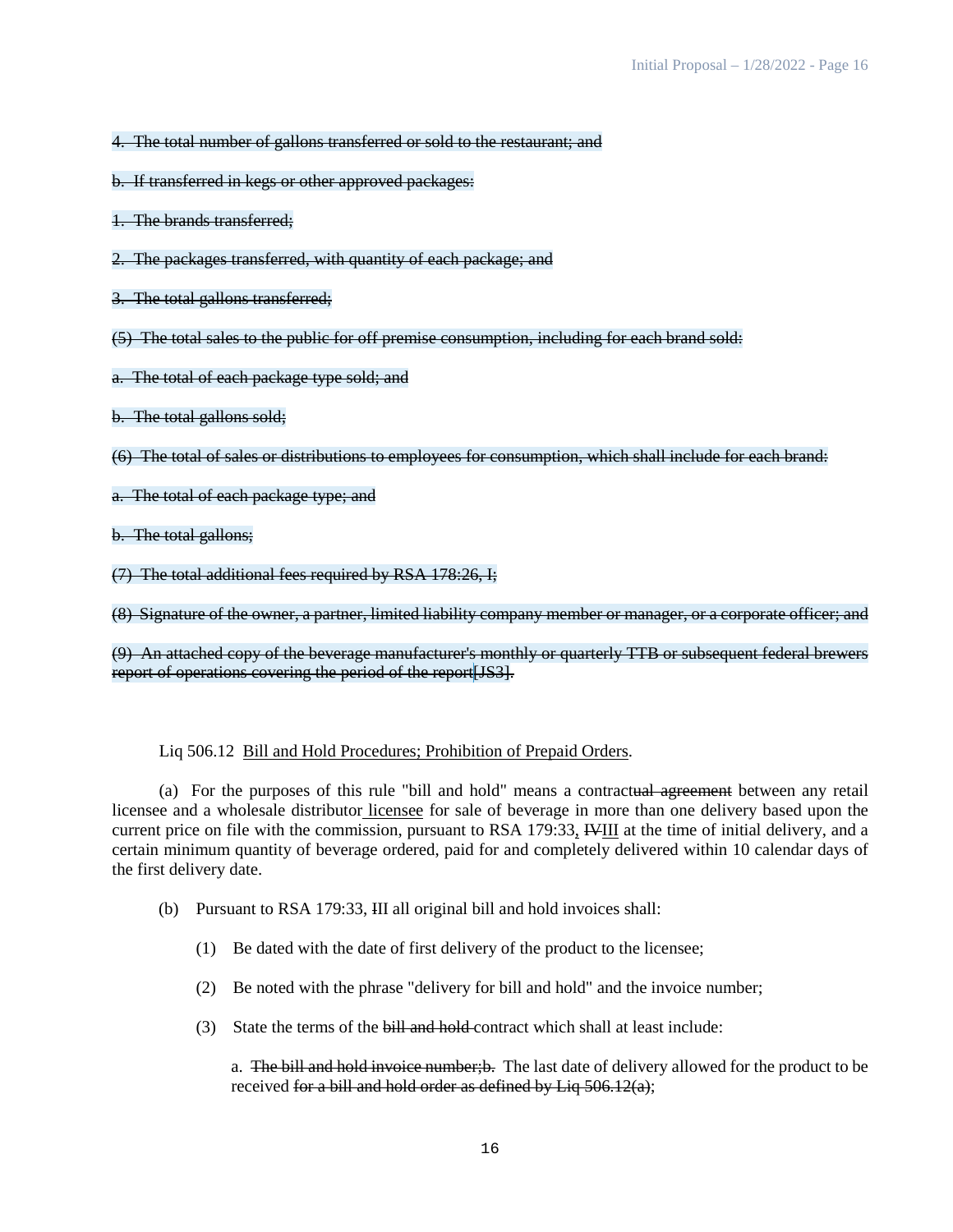cb. The last date that payment shall be received at the wholesale distributor's place of businessfor a bill and hold order as defined by Liq 506.12(a); and

dc. A statement that if the bill and hold-provisions as defined by Liq  $\frac{506.12(a)}{a}$  are not met exactly, that the bill and hold invoice shall be voided by the wholesale distributor and replaced by separate invoices for each delivery of beverage, priced at the cost for that quantity of beverage, as filed with the commission pursuant to RSA 179:33, IVIII on that delivery date; and

(4) Be legibly receipted with the amount of payment, the date of the payment and who received payment on behalf of the wholesale distributor.

(c) All bill and hold contracts shall be between the wholesale distributor licensee and the retail licensee., and Ssettlement of any dispute arising there from shall be the sole responsibility of the contracting parties.

(d) Any bill and hold merchandise not delivered on the initial delivery shall remain the property of the wholesale distributor licensee and be stored on the his or her licensed premises of the wholesale distributor.

(e) No pre-paid bill and hold orders for beverage shall be permitted.:

(1) A retailer may place funds on account with a wholesale distributor licensee, which may be applied to invoices once the beverage is delivered, but shall not be encumbered by undelivered orders.

(f) If a wholesale distributor licensee fails to complete the terms of the bill and hold agreementcontract, they shall invoice the retailer licensee for the amount of beverage actually received at the bill and hold price.

(g) If a retailer licensee refuses to complete the terms of the bill and hold agreementcontract, the wholesale distributor shall invoice the retailer for the amount of beverage actually received at the standard or base price in effect and filed with the commission pursuant to RSA 179:33, IVIII, at the time of the original bill and hold order.

(h) Disputed bills, reported to the commission as delinquent pursuant to RSA 179:13, shall be handled as provided by RSA 179:13, III.

Liq 506.13 Ownership and Pricing of Beverage Product; Prepaid Orders.

(a) For the purposes of RSA Title XIII and commission administrative rules, ownership of beverage product shall transfer from:

> (1) The wholesale distributor licensee to the retail licensee upon delivery by the wholesale distributor and acceptance by the retailer in person, or upon pick up of beverage at the wholesale distributor's place of business by the retailer; and

> (2) The beverage vendor or beverage vendor importer to the wholesale distributor on the date of delivery at the wholesale distributor's premises, or upon pick up of beverage at a beverage vendor's, beverage vendor importer's or wholesale distributor's place of business by the wholesale distributor.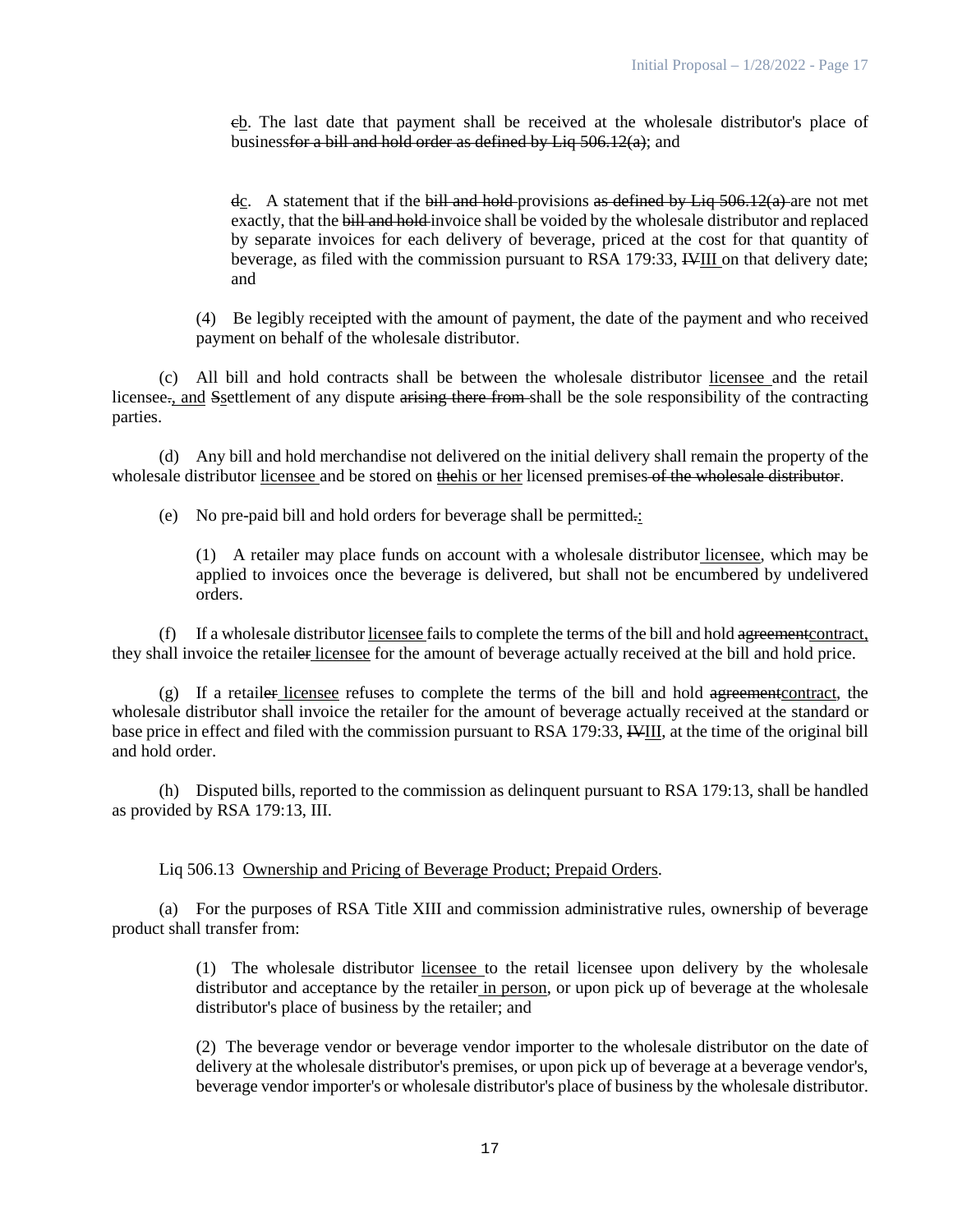(b) Pursuant to RSA 179:33, IVIII prices charged for beverage products shall be those posted with the commission effective the date of transfer of ownership of the beverage product, except for those invoices of beverage product issued pursuant to the provisions of Liq 506.14.

(c) All prices and terms, including bill and hold shall be:

(1) Registered with the commission pursuant to RSA 179:4133; and

(2) Made available to all retailers on an equal basis.

(d) No other prices and terms shall be offered to retailers than those filed with the commission pursuant to RSA 179:4133.

(e) No pre-paid orders for beverage shall be permitted. A retailer may place funds on account with a wholesale distributor, which may be applied to invoices once the beverage is delivered, but shall not be encumbered by undelivered orders.

Liq 506.14 RESERVED. Brew Pub Reporting Forms; Filing Deadlines.

(a) Each brew pub shall report to the commission all quantities of beverage produced, transferred to the bonded area, sold or transferred to any licensed wholesaler by the 10th of the month covering sales or transfers for the preceding month.

(b) Each brew pub shall supply on in a format approved by the commission the following:

(1) The brew pub's name, address, and license number;

(2) The month being reported;

(3) The dates of each batch of beverage brewed;

(4) For each batch brewed:

a. The total number of barrels or gallons;

b. The total loss and waste in barrels or gallons; and

c. The total number of barrels or gallons transferred or sold to the bonded area;

(5) The total, in gallons, of all beverages transferred to the bonded area for the tax month reported;

(6) Quantities in gallons sold to wholesalers, which shall also be reported on forms 258 and 334 as required by Liq 506.10(b) listed by invoice;

(7) The total fees required by RSA 178:13 IV; and

(8) Signature of the owner, a partner, or a corporate officer. [JS4]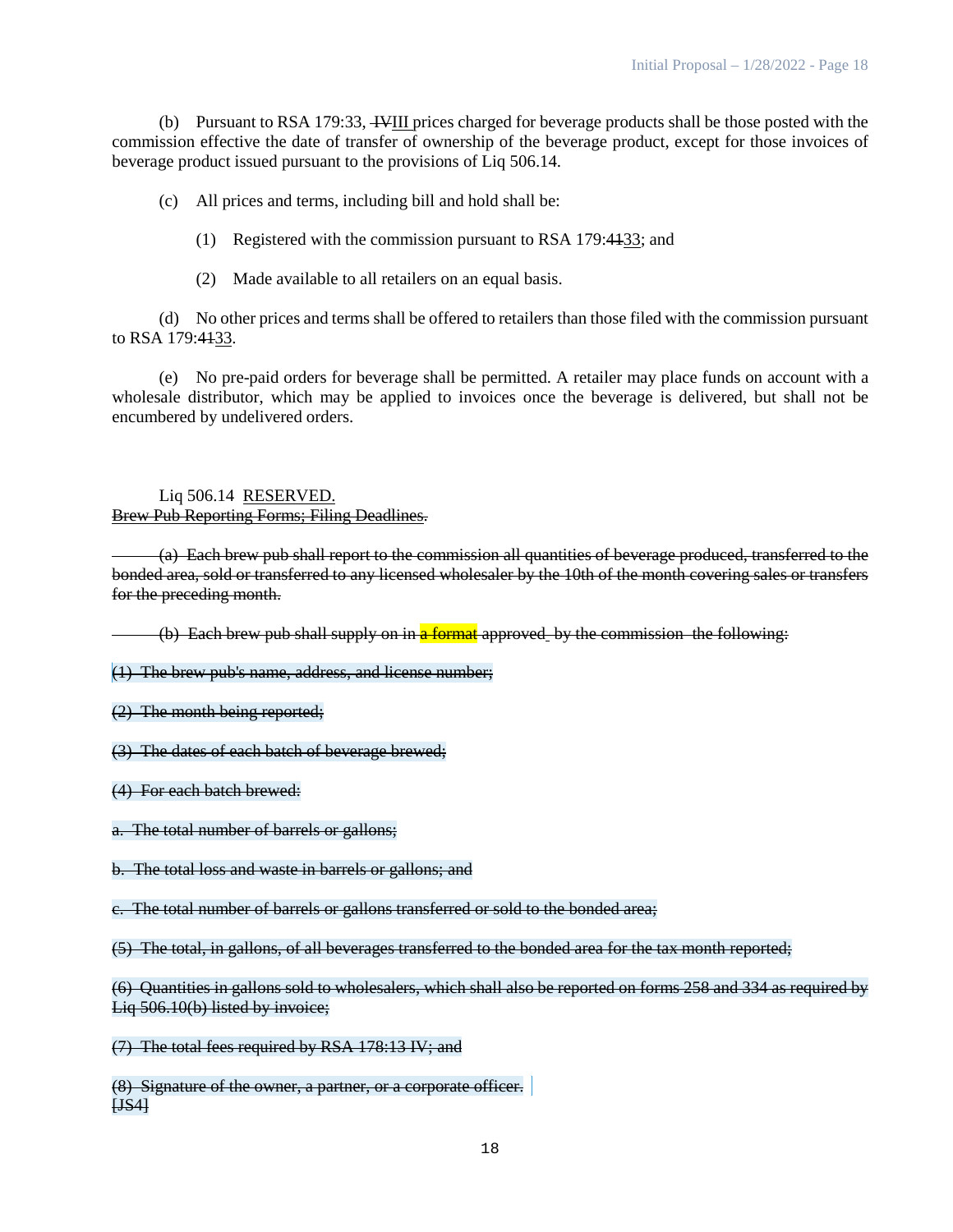(c) A copy of the brewpub's monthly federally required brewer's report of operations for the period reported shall be attached;

(d) If the brewpub files quarterly TTB or subsequent federally required brewer's report of operations:

(1) Copies of the brewpub's biweekly federal tax forms for the period shall be attached; and

(2) A copy of the quarterly brewers report of operations shall be submitted to the commission when filed.

**Adopt Liq 506.15 – Liq 506.22 to read as follows:**

Liq 506.15 Tenant Brewer/Host Brewer.

(a) A tenant brewer shall obtain a TTB brewer's notice for each host site.

(b) A tenant brewer shall file with the NH Liquor Commission:

(1) A copy of their TTB brewer's notice for each host site.

(2) All TTB reports/forms by the 10th of the following month; and

(3) A copy of their contract with the host brewer.

(c) A tenant brewer shall maintain records and logs of all beer or specialty beer produced at a host site which shall include date, time, equipment, employees, and quantity.

(d) A tenant brewer shall file a copy of the log with the commission by the  $10<sup>th</sup>$  of the following month;

(e) A tenant brewer is authorized to manufacture beer or specialty beer on the premises of the host brewery;

(f) A tenant brewer shall obtain product approval with the commission prior to producing the beer or specialty beer at a host site;

(g) All beer or specialty beer produced at a host site shall be transferred from the host site within 60 15 days of bottling or kegging;

(h) A host brewer shall maintain a valid TTB brewer's notice and a beverage manufacturer license with the commission;

(i) The host brewer shall adhere to TTB regulations regarding tenant/host brewing and shall make all documents available to the commission;

(j) The tenant and host brewers shall notify the commission when the contract is terminated;

(k) A licensee under RSA 178:18. RSA 178:20, RSA 178:21 and RSA 178:22, shall not be granted a tenant brewer license; and,

(l) A holder of a wholesaler license in any state, shall not be granted a tenant brewers license.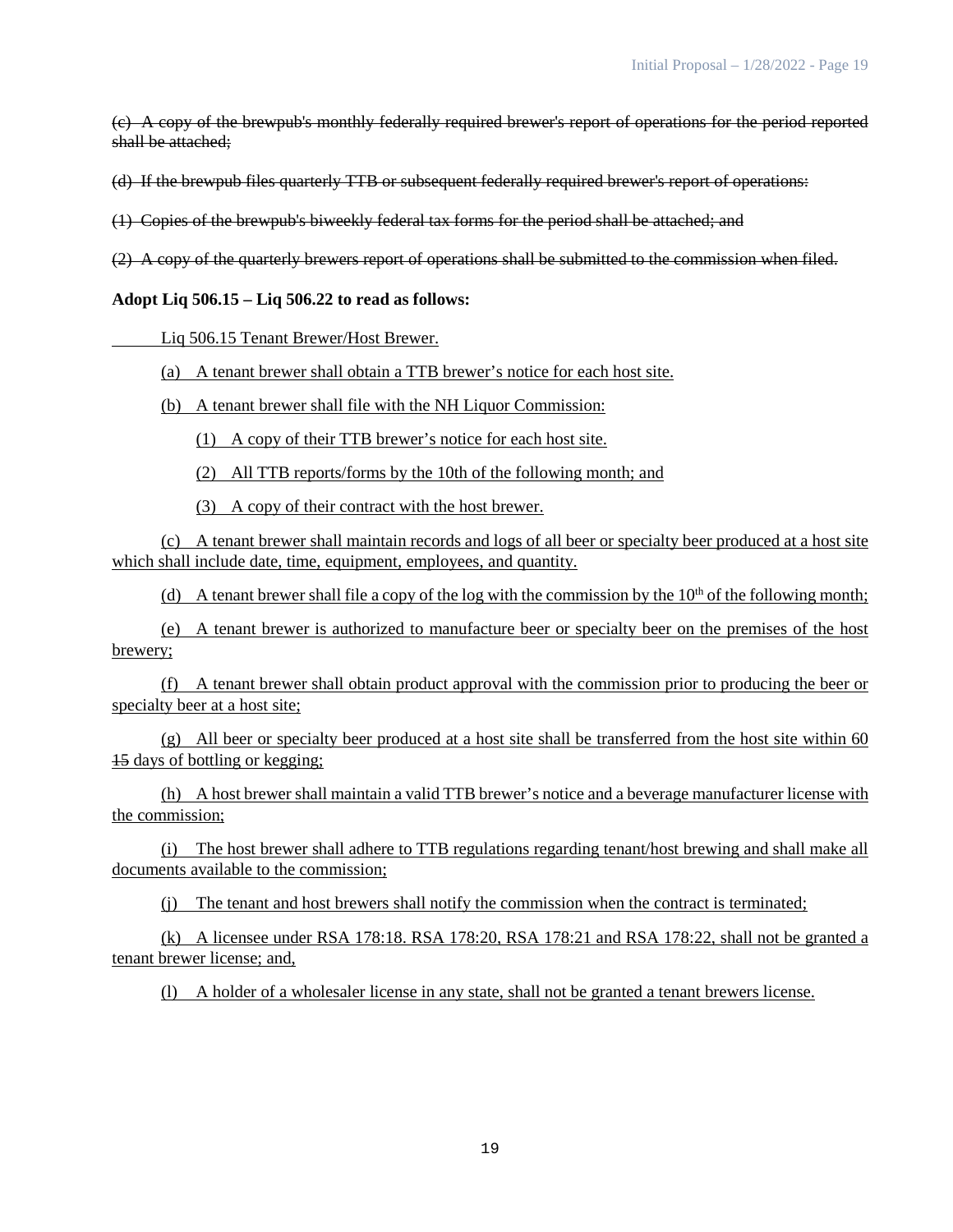Liq 506.16 Tax Filings Required for Beverage Manufacturers, Beverage Manufacturers Retail Outlets, Beverage Vendors, Nano Breweries, Liquor Manufacturer, Rectifiers, Wine Manufacturers, Wine Manufacturers Retail Outlets, and Beer Festivals.

(a) The following monthly tax forms containing the required information shall be received in the commission's offices on or before the  $10<sup>th</sup>$  of the following month, regardless of activity:

(1) Form A-200 "Beverage Manufacturers" (revised 1/22);

(2) Form A-201 "Brew Pubs" (revised 1/22);

(3) Form A-202 "Nano Breweries" (revised 1/22);

(4) Form A-203 "Liquor Manufacturers" (revised 1/22);

(5) Form A-204 "Rectifiers" (revised 1/22);

(6) Form A-205 "Wine Manufacturers" (revised 1/22);

(7) Form A-206 "Wine Manufacturers Retail Outlets" revised 1/22);

(8) Form A-207 "Beverage vendor (self-distribution)" (revised 1/22); and

(9) Form A-208 "Beverage Manufacturer Retail Outlets" (revised 1/22).

(b) Postmark does not constitute receipt by the commission.

(c) At such time as the commission implements an on-line reporting system, the commission shall charge additional process fees for tax payments as authorized by law.

(d) Beer festival licensees shall file Form A-006 "Beer Festivals" (revised 1/22) within 10 days after the event.

Liq 506.17 Beverage Manufacturers, Brew Pubs, Nano Breweries, Liquor Manufacturers, Rectifiers, Tenant Brewers and Wine Manufacturers TTB Production Reports.

(a) Beverage manufacturers, brew pubs, nano breweries, liquor manufacturers, rectifiers, tenant brewers and wine manufacturers shall file with the commission all required TTB product reports within 10 days of the TTB filing.

(1) Beverage manufacturers, beverage vendors, brew pubs, nano breweries and tenant brewers shall file the brewer's report of operation.

(2) Liquor Manufacturers shall file the following reports:

a. Report of Processing Operations;

b. Monthly Report of Storage Operations; and

c. Monthly Report of Production Operations.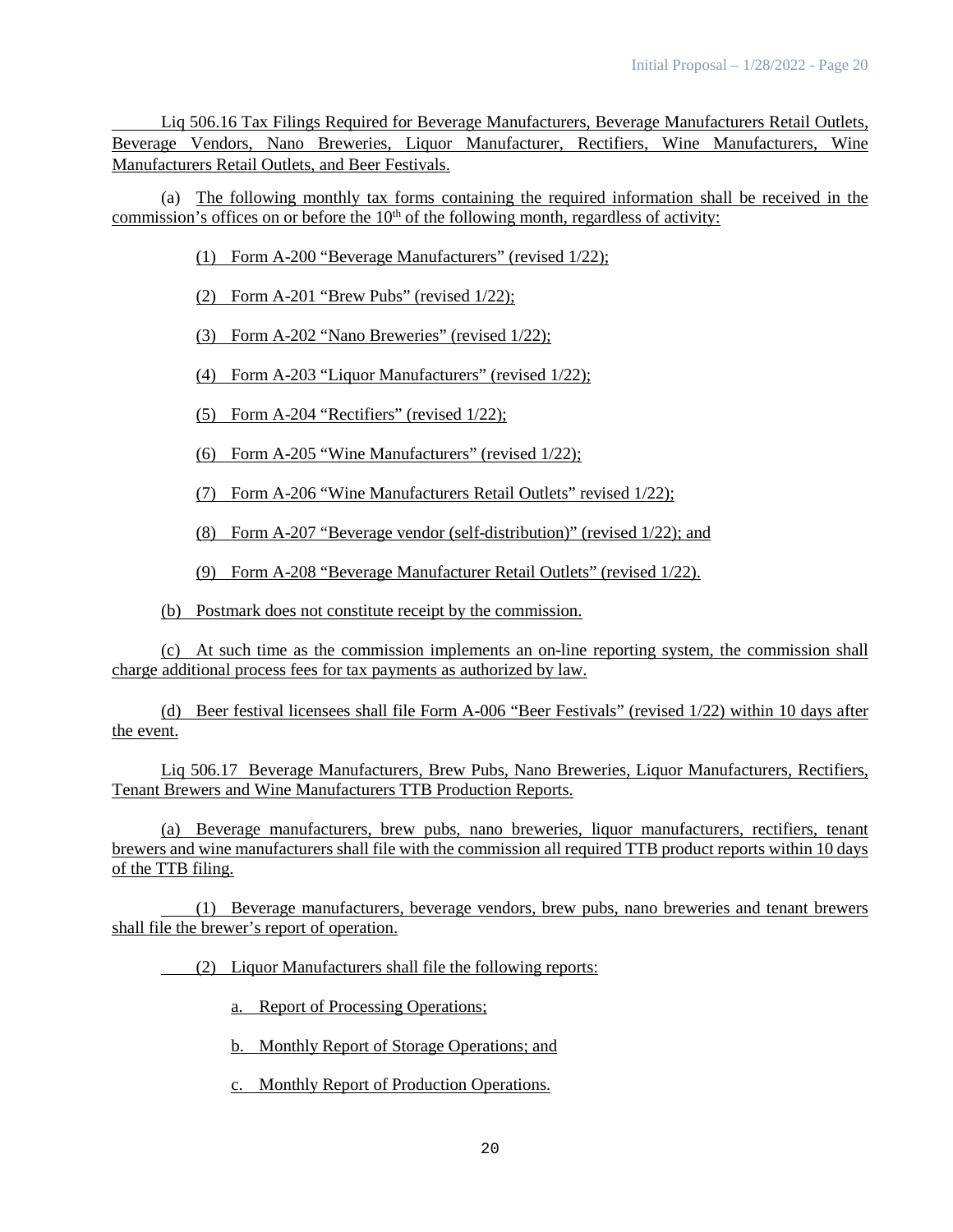(3) Rectifiers shall file the following reports:

a. Report of Processing Operations;

b. Report of Storage Operations; and

c. Report of Production Operations.

(4) Wine manufacturers shall file the Report of Wine Premises Operations.

Liq 506.18 Beverage Manufacturers, Beverage Manufacturer Retail Outlets, Beverage Vendors, Brew pubs, Nano breweries, Liquor Manufacturers, Rectifiers, Wine Manufacturers, Wine Manufacturer Retail Outlets and Wholesale Distributors Tax Report; Proper Record Keeping.

(a) Beverage manufacturers, beverage manufacturer retail outlets, beverage vendor, brew pubs, nano breweries, liquor manufacturers, rectifier, wine manufacturers, wine manufacturer retail outlets and wholesaler distributors shall maintain a complete and accurate account of business, separated in such a manner that the commission upon audit may determine the amount of taxes due to the commission.

(b) The frequency of manufacturers and wholesaler audits shall be determined on the amount of taxes paid to the commission, production amounts and/or amount of sales. The higher the amount is, the more frequently an audit will be conducted.

- (c) Beverage manufacturers shall maintain and preserve the following business records for two years:
	- (1) Sales slips for hospitality room, retail room and farmer's markets;
	- (2) Cash register tapes for hospitality room, retail room and farmer's markets;
	- (3) Sales and return invoices for wholesale distributors, if applicable;
	- (4) Sales and return invoices for retail licensees, if applicable;
	- (5) Payment information from retail licensees, if applicable;
	- (6) Form L-081 "Limited Credit Reporting" (revised 1/22) if applicable; and
	- (7) Form L-080 "Keg Registration Book" (revised 1/22);
- (d) Beverage vendors shall maintain and preserve the following business records:
	- (1) Sales and return invoices for retail licensees;
	- (2) Payment information from retail licensees;
	- (3) Notifications to the commission of delivery to retail licensees; and
	- (4) Licensed carrier information;
- (e) Brew pubs shall maintain and preserve the following business records: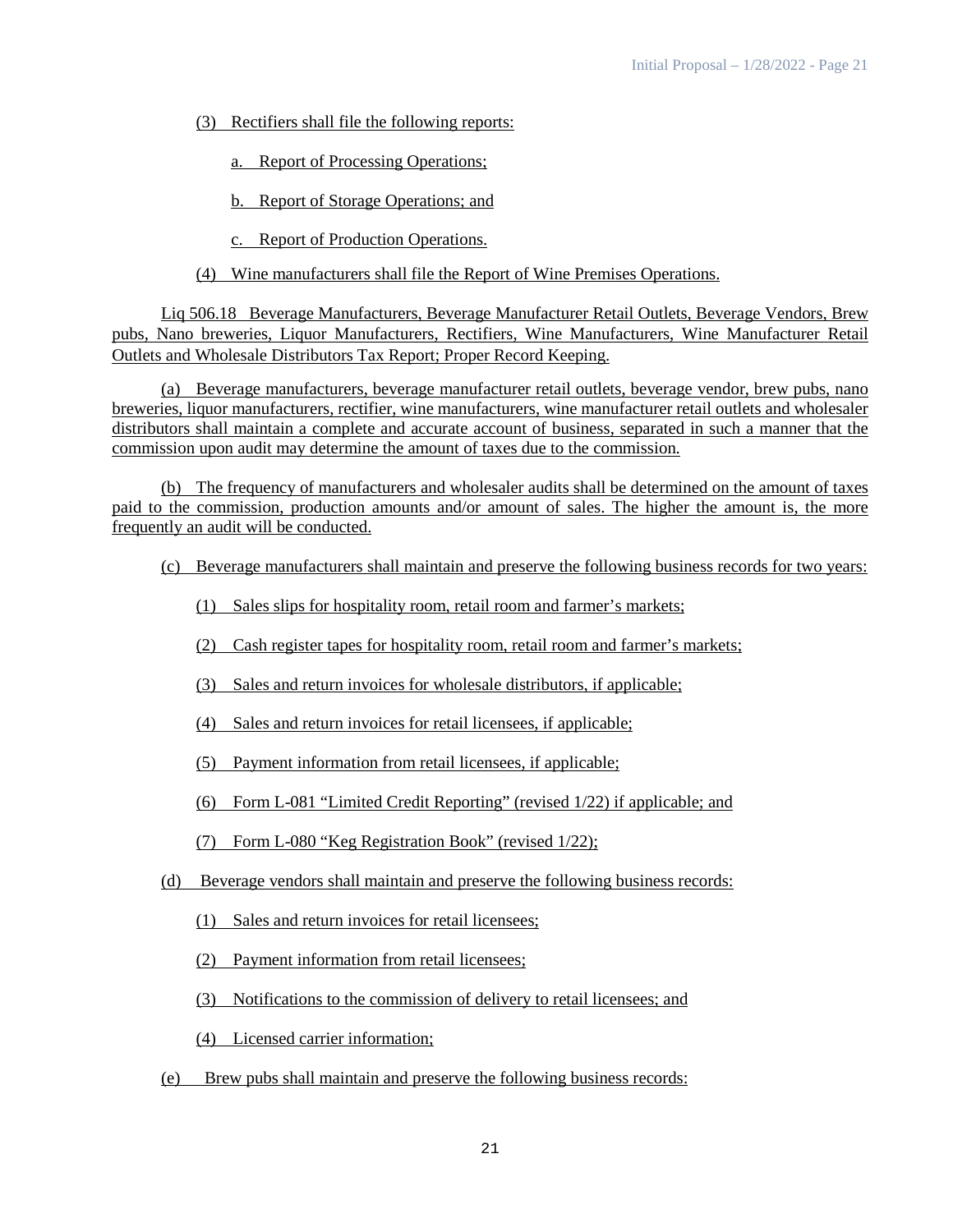- (1) Brew logs and brew sheets;
- (2) Sales slips for food, beer, wine, liquor and farmer's markets;
- (3) Cash register tapes for food, beer, wine, liquor and farmer's markets;
- (4) Sales and return invoices for wholesale distributors, if applicable;
- (5) Sales and return invoices for retail licensees, if applicable;
- (6) Sales and return invoices for wholesale sales outside of New Hampshire; if applicable;
- (7) Payment information from retail licensees, if applicable;
- (8) Form L-081 "Limited Credit Report" (revised 1/22), if applicable; and
- (9) Form L-080 "Keg Registration Book" (revised 1/22);
- (f) Nano breweries shall maintain and preserve the following business records:
	- (1) Sales slips for tasting room, retail room and farmer's markets;
	- (2) Cash register tapes for tasting room, retail room and farmer's markets;
	- (3) Sales and return invoices for wholesale distributors, if applicable;
	- (4) Sales and return invoices for retail licensees, if applicable;
	- (5) Payment information from retail licensees, if applicable;
	- (6) Form L-081 "Limited Credit Report" (revised 1/22), if applicable; and
	- (7) Form L-080 "Keg Registration Book" (revised 1/22);
- (g) Liquor manufacturers shall maintain and preserve the following business records:
	- (1) Sales slips for tasting room and retail rooms;
	- (2) Cash register tapes for tasting room and retail room; and
	- (3) Records for samples used off-premises.
- (h) Rectifiers shall maintain and preserve the following business records:
	- (1) Sales slips for tasting room;
	- (2) Cash register tapes for tasting; and
	- (3) Records for samples used off-premises.
- (i) Wine manufacturers shall maintain and preserve the following business records: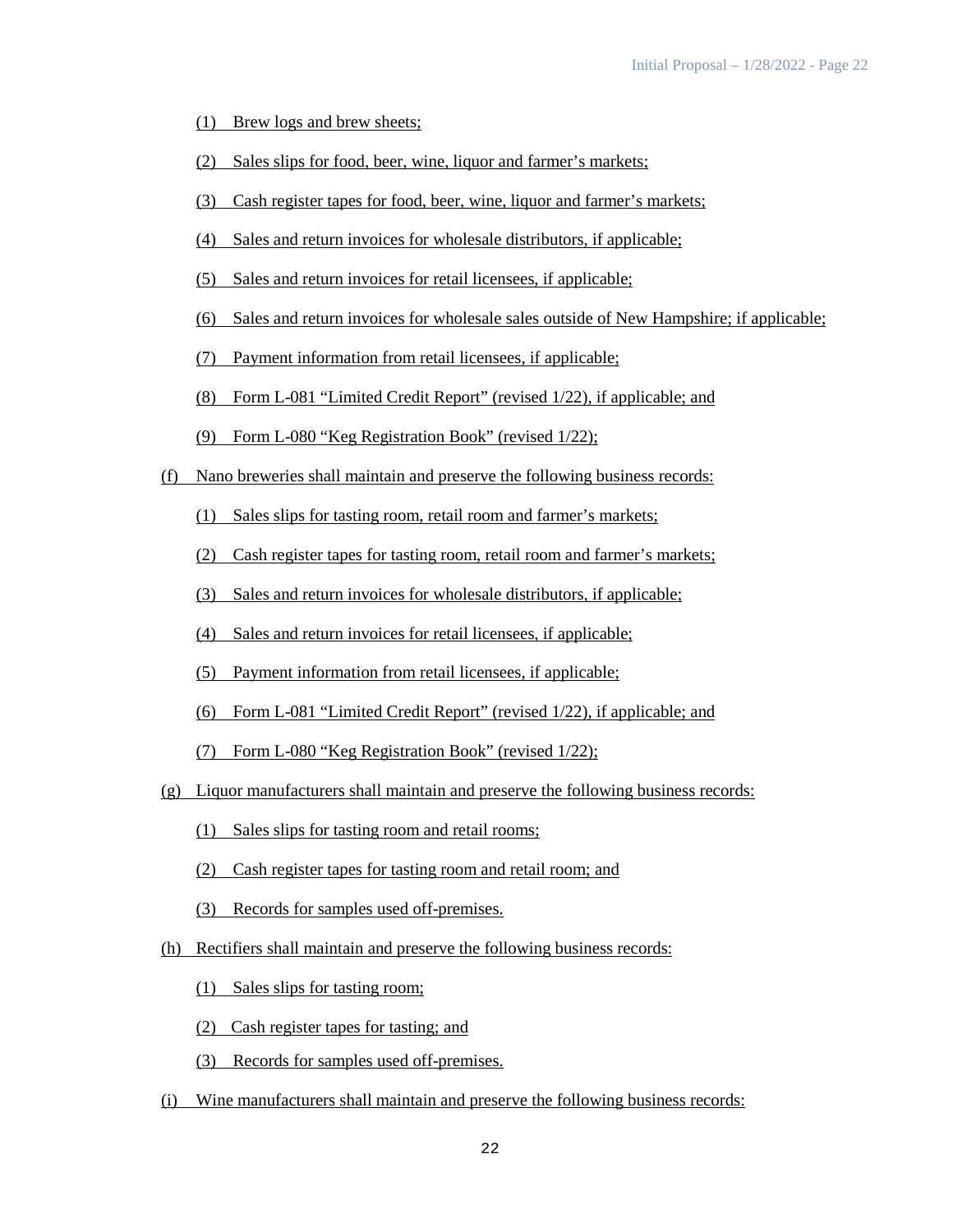(1) Sales slips for tasting room, retail room and farmer's markets;

(2) Cash register tapes for tasting room, retail room and farmer's markets; and

(3) Sales and return invoices for retail licensees, if applicable;

(j) Wine manufacturers retail outlets shall maintain and preserve the following business records:

(1) Sales slips for tasting room and retail room;

(2) Cash register tapes for tasting room and retail room; and

(3) All inventory records showing the transfer of wine from the wine manufacturer's premises to the wine manufacturer retail outlet;

(k) Wholesale distributors shall maintain and preserve the following business records:

(1) All invoices and bill of lading from beverage vendors, beverage manufacturers, brew pubs and nano breweries;

(2) Sales and return invoices for retail licensees;

(3) Payment information and collection sheets from retail licensees; and

(4) Form L-081 "Limited Credit Report" (revised 1/22).

Liq 506.19 Beverage Manufacturer, Brew pub, Nano Brewery, and Wholesale Distributors ; Limited Credit.

(a) Wholesale distributors, beverage manufacturers, brew pubs and nano breweries who sell to licensees shall file with the commission on every business day Form L-081 "Limited Credit Report" (revised 1/22) showing any licensee that is delinquent in making payments and any reported delinquent licensee who has made payment.

(b) Wholesale distributor, beverage manufacturers, brew pubs and nano breweries shall notify in writing any licensee who is delinquent in making payments.

(c) Wholesale distributor, beverage manufacturers, brew pubs and nano breweries shall preserve all payment information from licensees and make the information available to the Commission at the time of an audit.

Liq 506.20 Specialty Beverages.

(a) Beverage manufacturers and Beverage vendors shall file with the Commission the required information on Forms 259 "Sales" (revised 1/22) and 335 "Returns" (revised 1/22) showing sales and returns of specialty beverage to a wholesale distributor by the  $10<sup>th</sup>$  of the following month regardless of activity.

(b) Wholesale distributors, beverage manufacturers and beverage vendors shall invoice specialty beverages on a separate invoice and not include any other beverages.

Liq 506.21 Nano Breweries and Wine Manufacturers Sampler.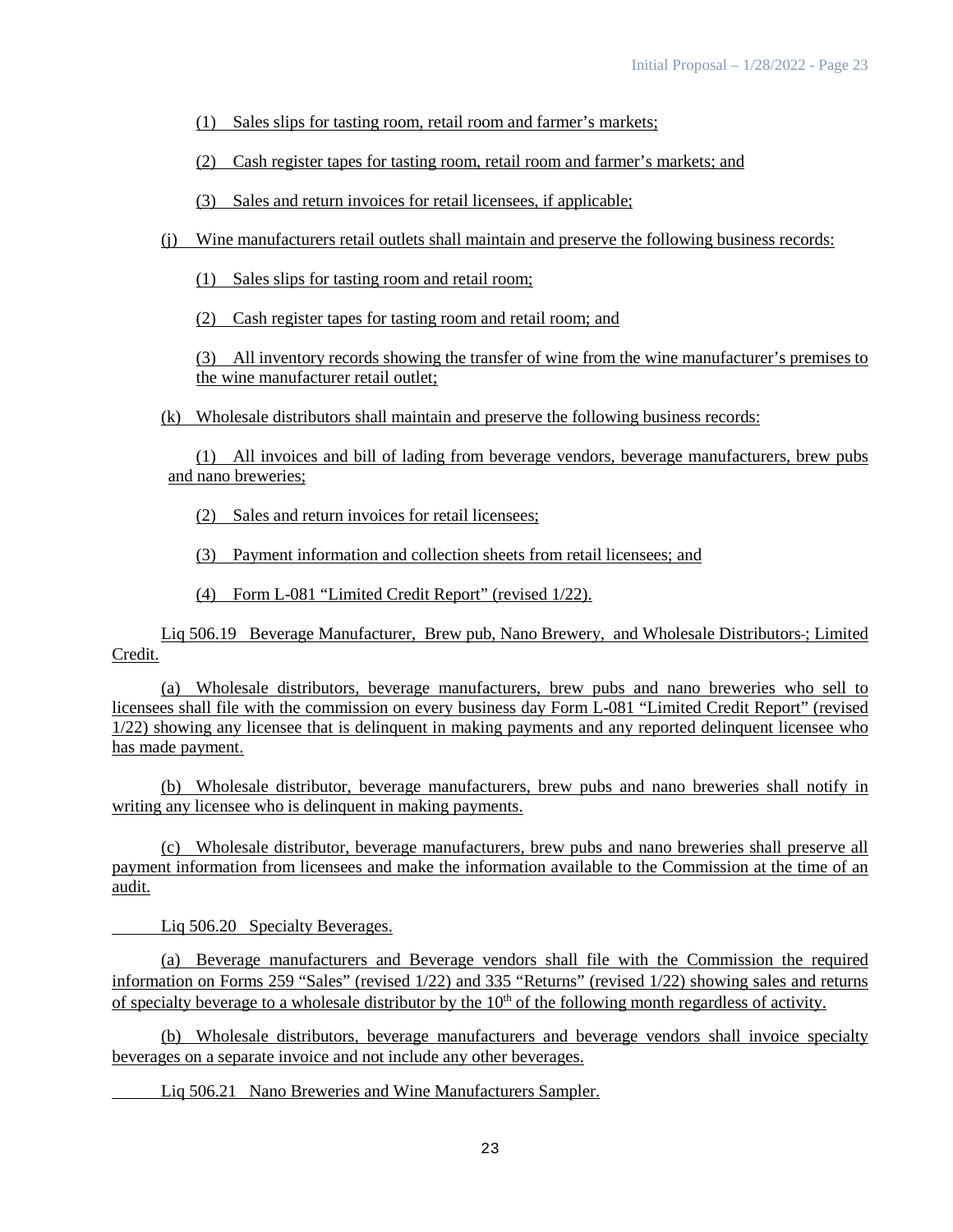(a) Nano breweries shall file Form LTA-1M "Application" (revised 1/20) with the commission prior to conducting sampling at a wine manufacturer's premises.

(b) Wine manufacturer shall file Form LTA-1M "Application" (revised 1/20) with the commission prior to conducting sampling at a nano brewery's premises.

(c) Nano breweries and wine manufacturers shall provide written notification to the commission which may be by email prior to conducting any sampling event with the date, time and location.

(d) Nano breweries and wine manufacturers shall record all samples and sales on their monthly tax reports.

Liq 506.22 Ingredients in Alcohol.

(a) All alcoholic products manufactured or imported into New Hampshire shall follow the federal guidelines issued by the TTB on the use of formulas or labels for alcohol products that contain a controlled substance.

(b) No alcoholic product shall contain any controlled substance under the Controlled Substance Act (CSA), 21 U.S.C Chapter 13.

(c) No alcoholic product's label shall refer to any illegal substance under the Controlled Substance Act (CSA), 21 U.S.C Chapter 13.

## **Readopt with amendment Liq 507.01-509.01 effective 7-22-14 (Doc. # 10467) to read as follows:**

## PART Liq 507 CATERER'S ON- AND OFF-SITE LICENSES

Liq 507.01 Definitions. For purposes of this part, the following terms shall be construed as set forth below:

(a) "Private group" means an assembly of persons gathered for a designated social or business occasion, present by reservation or invitation, and does not include the general public.

(b) "Public building" means any building, excluding all private residences, maintained and available for any person, group or organization, including:

(1) Retail business establishments when not open to the public;

(2) A licensed premises provided there is a physical barrier between the licensed business and the catered area; and

(3) Tents, gazebos, or other defined outdoor areas provided 2 separate toilet facilities are located within the immediate vicinity.

Liq 507.02 Notification.

(a) Caterers On- and off--site caterers licensees shall notify the commission providing the required information on Form L-073 "Caterer Notification" (revised 1/22) in writing at least 5 business days before the date of any scheduled event at which alcoholic beverages will be served on premises currently licensed for this purpose.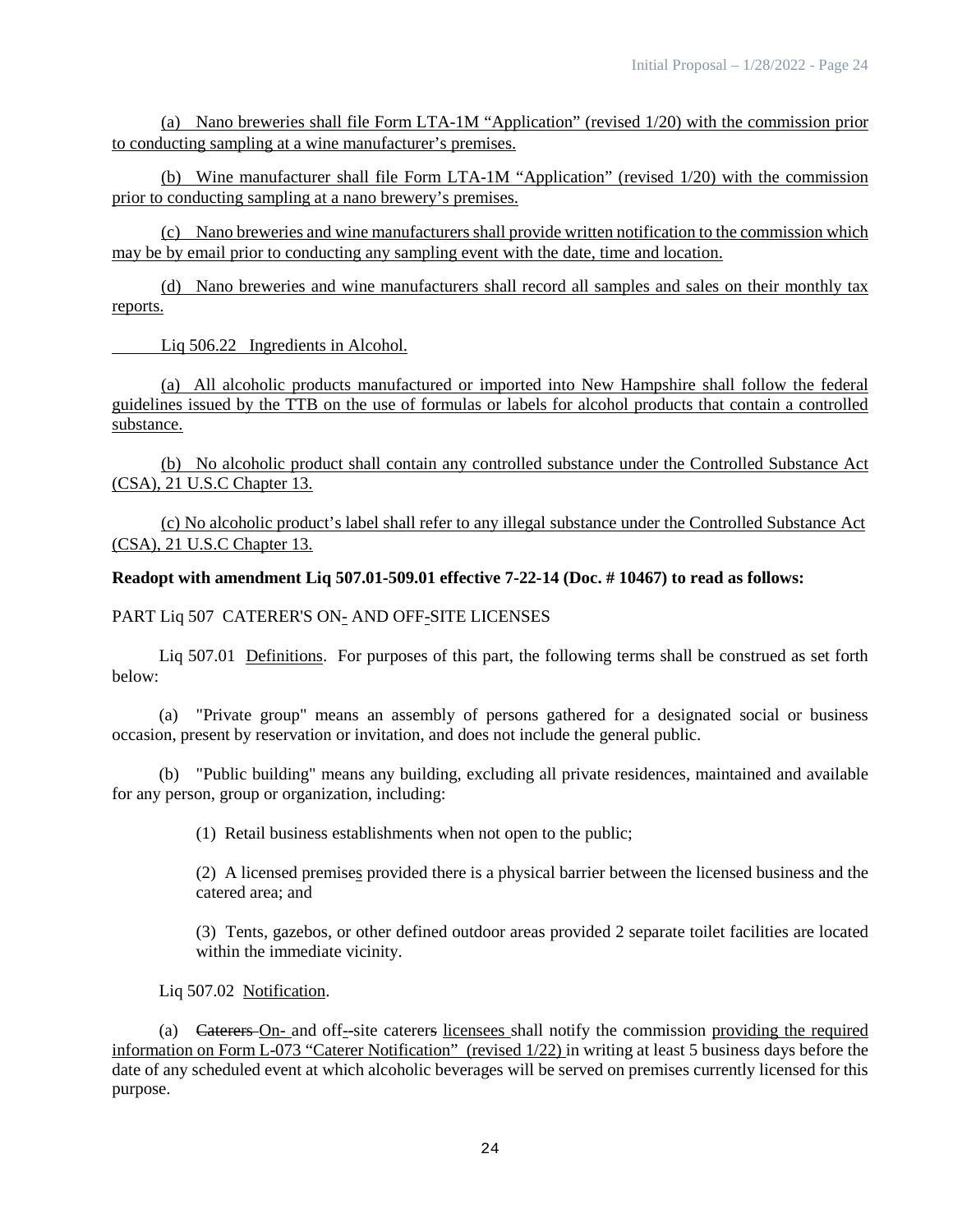(b) The licensee shall supply the following:

(1) Name, address, liquor license number and phone number of the business:

(2) Name of the clients, dates, times, and locations in the case of an off-site caterer of the functions.

(3) Signature of the licensee or his or her manager. Liq 507.03 Application For Additional Sites.

(a) At least 10 business days prior to a function, off-site caterer licensees shall apply for approval of any permanent or temporary site not previously approved for the service of alcoholic beverages.

(b) The licensee shall supply on  $f_{\text{Form}}$  L-038 "Additional Sites" (revised  $1/22$ ) found on the commission web site or an equivalent document the following required information and documentation.

(1) Name, address, liquor license number of the business;

(2) Names of the client, type of event, address of the client;

(3) Name of the building or site, address, owner of the site and his or her address;

(4) Proof of authority to occupy the premises and the building capacity pursuant to Liq 702.03  $(b)(1)$  and  $(2)$ ;

(5) Proof of compliance with the fire codes pursuant to Liq 702.03 (b)(2);

(6) Proof of compliance with health codes pursuant to Liq  $702.03$  (b)(5);

(7) Proof of compliance with RSA 179:19, II & III with regard to entertainment;

(8) Signature of the applicant under the penalties of RSA 641:3. [JS5]

Liq 507.04 Restrictions on Serving.

(a) Holders of a cCaterer's or off-site caterer's licensees shall serve alcoholic beverages only to private groups.

(b) Notwithstanding the provisions of paragraph (a), the holder of a caterer's supplemental license issued pursuant to RSA 178:22,  $V(e)(1)(B)$  may serve the public provided that:

> (1) They have petitioned the commission pursuant to Liq  $205.10(a)(1)$  for permission to utilize a supplemental license date at least 5 days prior to the scheduled event giving the date, times of the event and nature of any entertainment to be conducted on the premises;

(2) At such times as they are serving liquor or beverage to the public they shall serve food; and

(3) They shall not simultaneously serve both the public and private groups unless they have separate toilet facilities, entrances, exits and a complete-physical separation shall be effected between the public groups and the private group portion of the premises during the period of the supplemental license.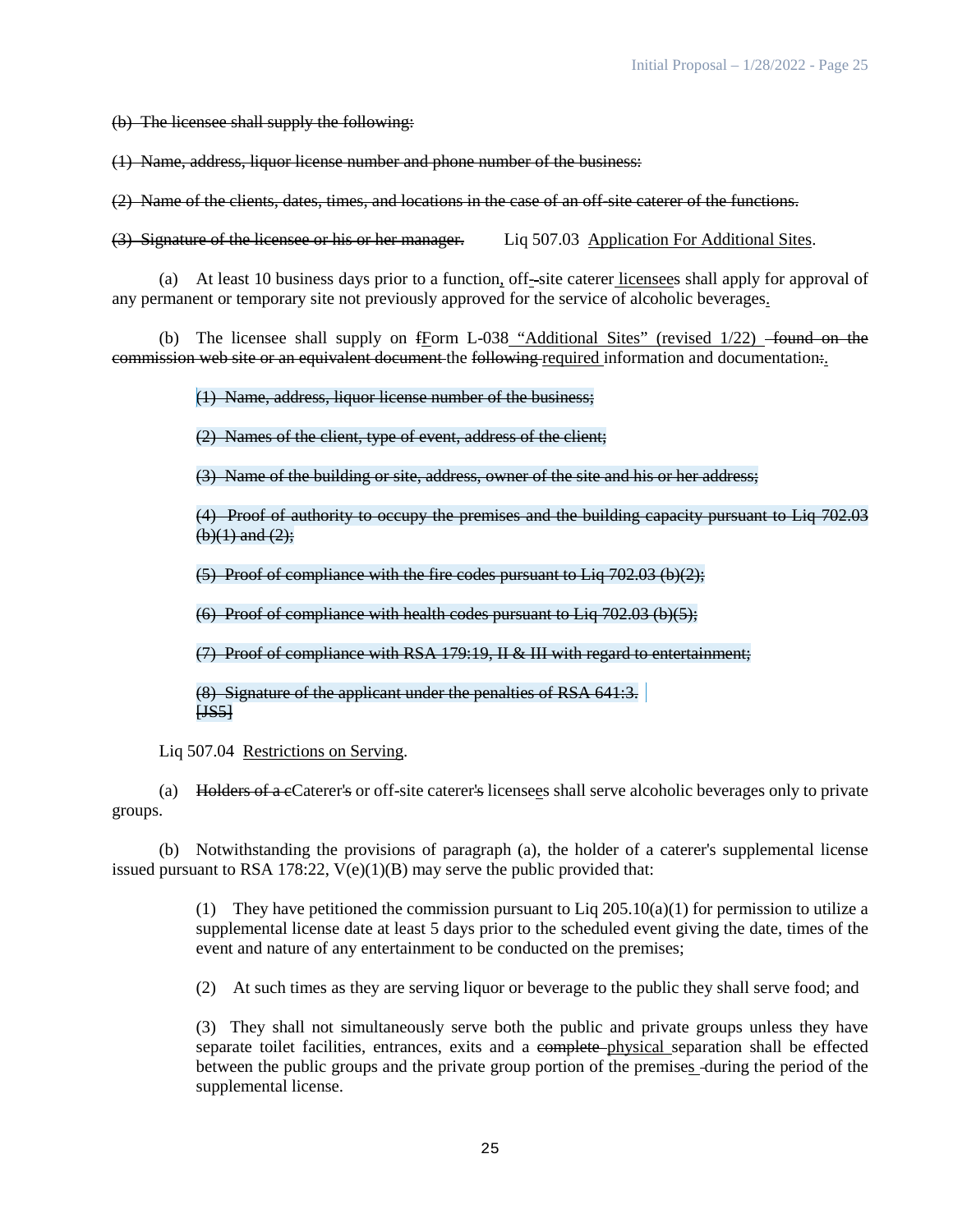## Liq 507.05 Certification FormRenewal Application.

(a) A caterer licensed pursuant to RSA 178:22  $V(e)(1)$ , shall file with the commission certification of caterer's sales certificate form covering food, beverage and liquor sales made by the licensee during the previous license year with the commission on the license renewal application.the required information on Form LE-1 "Annual License Renewal Application" (revised 1/22) Form LE 1 (revised.

(b) Pursuant to (a) above the licensee shall supply the following:

(1) Dates of the business period covered;

(2) Total caterers sales of food and sundry items;

#### (3) Total sales of beverage and liquor;

## (4) The signature of the individual, all partners, or president or secretary of a corporation.[JS6] Liq 507.06 Account of Business.

(a) The holder of an on-site caterer's license shall retain his or her individual sales slips and maintain for 2 years a complete and accurate account of business, separated in such manner that the commission upon audit can determine the total amount of sales of food as compared to the sales of beverage, liquor and incidentals.

(b) Such license holder shall retain for 2 years purchase orders, sales slips and register tapes. The cash register shall be of a type capable of registering sales of liquor and beverage separately from those of food.

Liq 507.07 Service and Preparation of Food. RESERVED.

## PART Liq 508 AGENCY STORES

Liq 508.01 Purpose. The purpose of these rules is to set forth the process for the requirements for selection of agents and operational requirements for agency liquor stores as provided for in RSA 177:9-16 in towns or surrounding relevant market municipalities where there is no state store and where the voters of the town municipality in which the agency liquor store would ill be located have-voted to allow the sale of liquor in state stores under RSA 175:7.

## Liq 508.02 Definitions.

(a) "Agency store" means a liquor outlet not owned or operated by the N.H. state liquor commission but licensed by the commission for the purpose of selling packaged liquor to the general public for off-premises consumption and operated in conjunction with another business.

(b) "Agent" means the individual, partnership, association, corporation, or limited liability company licensed as an agency store.

(c) "Business plan of operations" means a full detailed plan for the operation of the agency store for the term of the license, including but not limited to the hours of operation, staffing, inventory-, merchandise to be carried, markup and/or pricing policy, a plan of the liquor sales and display area, and advertising or merchandising plans.

## (d) "Municipality" means city or town;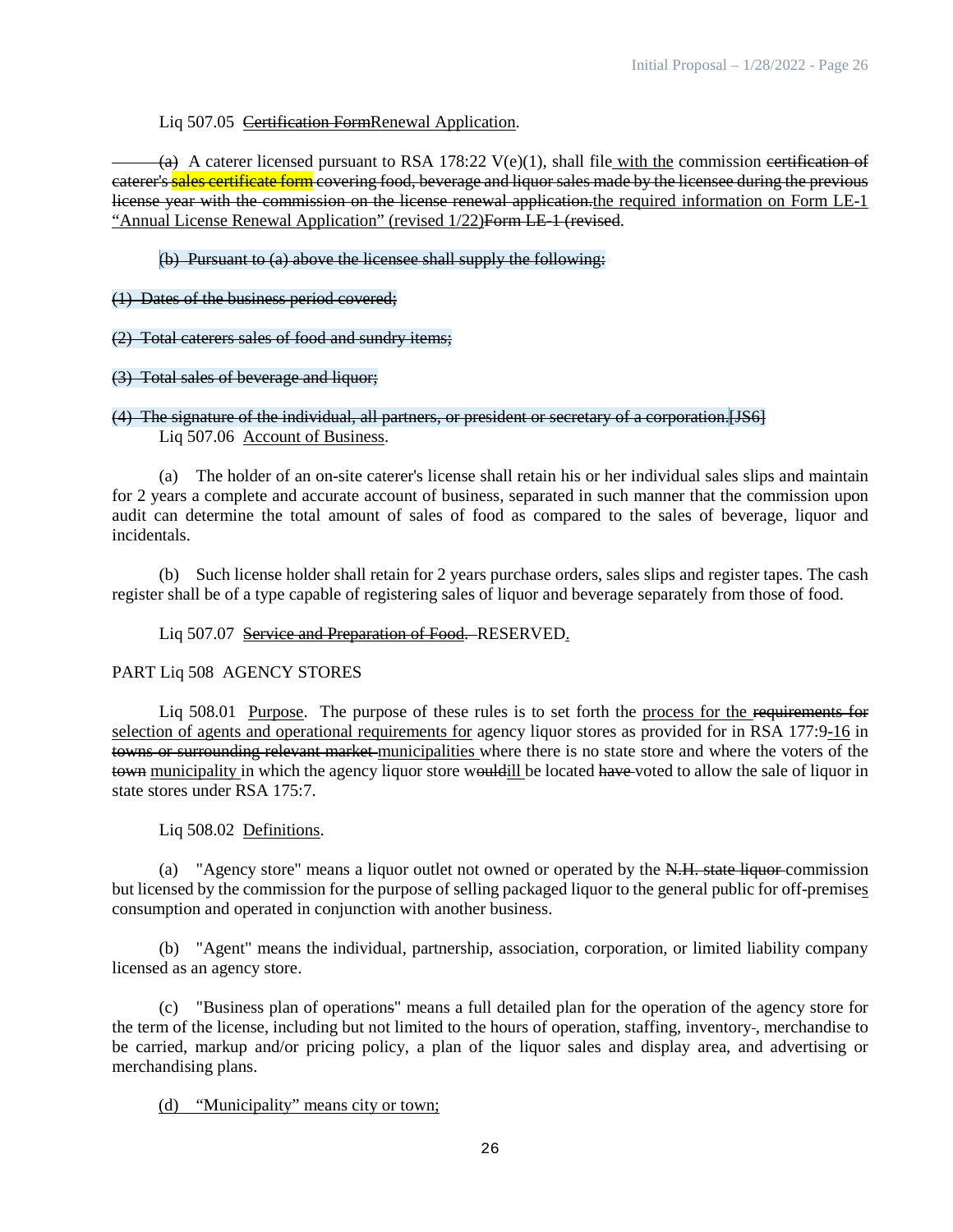(de) "Operational financial stability" means the financial capability to allocate funds efficiently and absorb financial shocks as they arise, thus preventing disruption to the state's control of liquor;

(ef) "Special seasonal agency store" means an agency store defined above licensed for only 6 months.

(fg) "Surrounding relevant market" means the geographic area that is reasonably intended to be served by the agency liquor store.

Liq 508.03 General Conditions.

- (a) The agent shall be responsible for:
	- (1) Providing a building or sales space;
	- (2) Paying all utilities and rent;
	- (3) Supplying all fixtures; and
	- (4) Paying any and all expenses incidental to the operation of the agency store.

(b) The commission shall determine the townsmunicipalities in which agency stores may legally be established, with consideration to the following:

- (1) Effect on the economy;
- (2) Availability of liquor; and
- (3) Customers within the surrounding relevant market.
- (c) The commission shall only establish agency stores:

(1) In a municipality which has voted in favor of the operation of state liquor stores under RSA  $175:7$ ; and

(2) In towns with Has no state liquor store.; and

(3) The proposed location is not within 10 road miles of an existing commission liquor store or agency store.

(d) The commission shall, at least annually, review the townsmunicipalities where agency stores may be established and determine whether establishment of agency stores in any of those townsmunicipalities is in the state's interest.

(e) There shall be no presumption that any agency store license will be renewed at its expiration. All renewals shall be solely at the commission's discretion pursuant to RSA 177:11, and Liq 177:16 and RSA 178:29.

(f) In the case of non-renewal of an agency store license, the commission shall have no obligation, financial or otherwise, to the agentey store operator.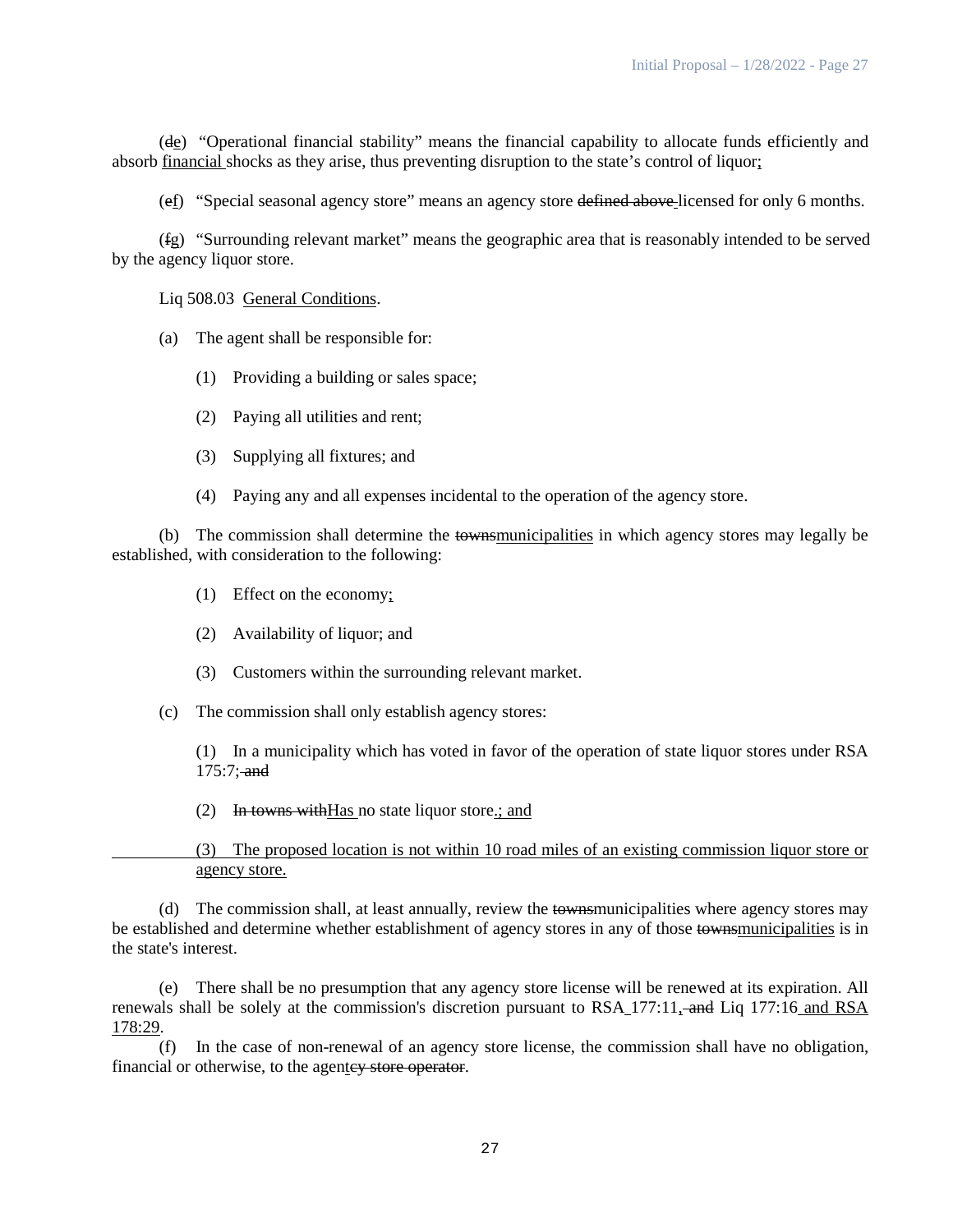(g) In the case that the commission shall decide not to  $n\theta$ -enew an agency store license, either to award said license to another agent or to discontinue agency operations in the townmunicipality, the commission shall notify the agency store operator at least 30 days prior to his or her license expiration.

## Liq 508.04 Special Seasonal Agency Stores.

(a) The commission shall choose municipalitiestowns in which to issue 6-month special seasonal agency store license based on seasonal tourist population and the sales volume at existing state and agency liquor stores in the same areas.

(c) The commission shall apply the same selection criteria and method of advertising for and selecting seasonal agency stores as for regular agency stores.

(d) The commission shall not buy back any stock remaining at the end of the seasonal license period.

(e) Seasonal license applicants shall include plans for off season storage of liquor in their proposed business plan of operations.

## Liq 508.05 Agency Store Discounts/Compensation.

(a) All agency stores shall receive a purchase discount allowance of 8% from commission retail prices. The discount allowance from the commission retail prices shall equally apply to all agency stores.

(b) No other compensation shall accrue.

## Liq 508.06 Status of Ageney Store Operator ts and Employees.

- (a) Agents and their employees shall not:
	- (1) Be considered commission employees; or
	- (2) Be entitled to any benefits of employment from the State of New Hampshire.

(b) An agency store The agent shall, upon entering an agency agreement with the state, agree to hold harmless and indemnify the State of New Hampshire, Liquor Commission and the Liquor Commission's Divisions for any actions brought against the agreeing agency store t as a result of negligent or intentional conduct-of the agency store.

(c) All agency store personnel shall meet the requirements of RSA 179:23.

## Liq 508.07 Days and Hours of Operation.

(a) Agency stores shall be considered off-sale premises licensees for the purposes of maximum operating hours.

(b) Agency stores and seasonal agency stores shall be open to the public as specified in their business plan of operations, but not less than 40 hours per week.

Liq 508.08 Temporary Closures.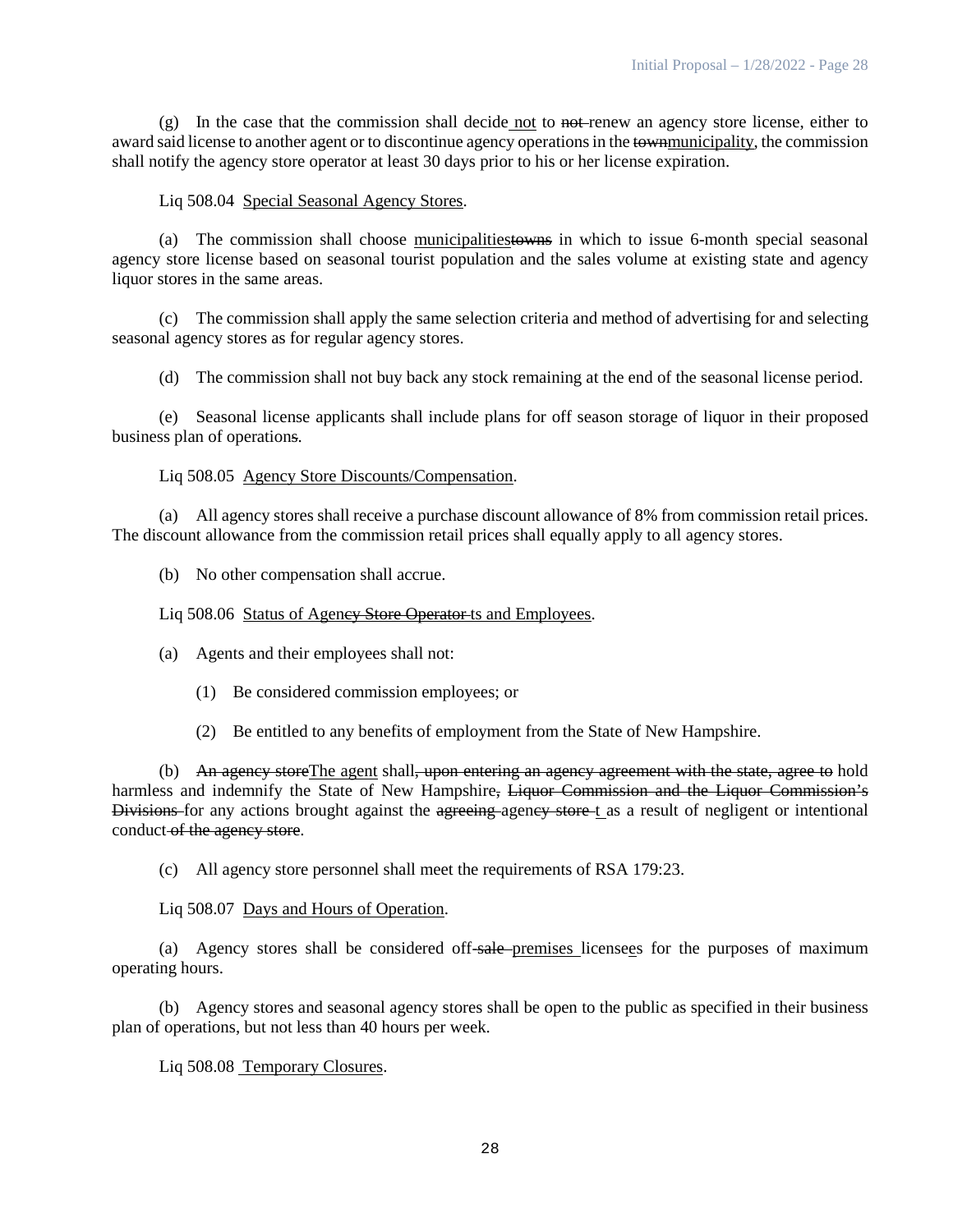(a) Any agency store that plans to be closed or not operate during the scheduled hours as called for in their accepted business plan of operations shall send written notice to the commission at least 7 business days in advance of the closing or change in scheduled hours of operation.

(b) The notice shall state the reason for the closure or change of hours of the agency store, the date of closing or schedule change, and the date of the intended reopening.

(c) In an emergency, written notice including a full explanation shall be filed as soon as possible.

(d) Failure to notify the commission shall result in administrative action by the commission whereby the commission shall consider suspension or revocation of the agency store operationlicense.

Liq 508.09 Advertising and Promotion. Agency stores shall be subject to the same restrictions on advertising and promotion which that apply to off-sale-premises combination licenses and retail table-wine licenses found in RSA 179.

Liq 508.10 Sales Restrictions. The retail off-premises ale provisions of RSA 179 shall apply to agency stores.

Liq 508.11 Prices.

(a) All agency stores The agent shall adhere to submit a its business plan of operation to the commission, which shall includeing the approvedir proposed pricing policy, which shall be adhered to during the term of the license pricing policy.

(b) This pricing policy may only be modified with the written permission of the commission.

(c) All spirits sold by the agency store shall be priced the same as or higher than as sold in state liquor stores.

(d) The aAgente<del>y operators</del> may use a depletion or <del>post-off price</del>-special purchase allowance that is being offered at a state liquor store.

(e) There shall be no ceiling limitation as to pricing by the agency store.

(f) Agency stores De-listed products may be discounted de-listed products at the same levels as in state liquor stores.

Liq 508.12 Inventory.

(a) The agency store may carry in its inventory any size and code which is listed in the general commission price list.

(b) Agency stores shall carry an inventory as detailed in the business plan of operations accepted by the commission.

#### Liq 508.13 Purchasing of Liquor.

(a) Merchandise shall be purchased directly from the commission in a manner agreed to prior to licensing.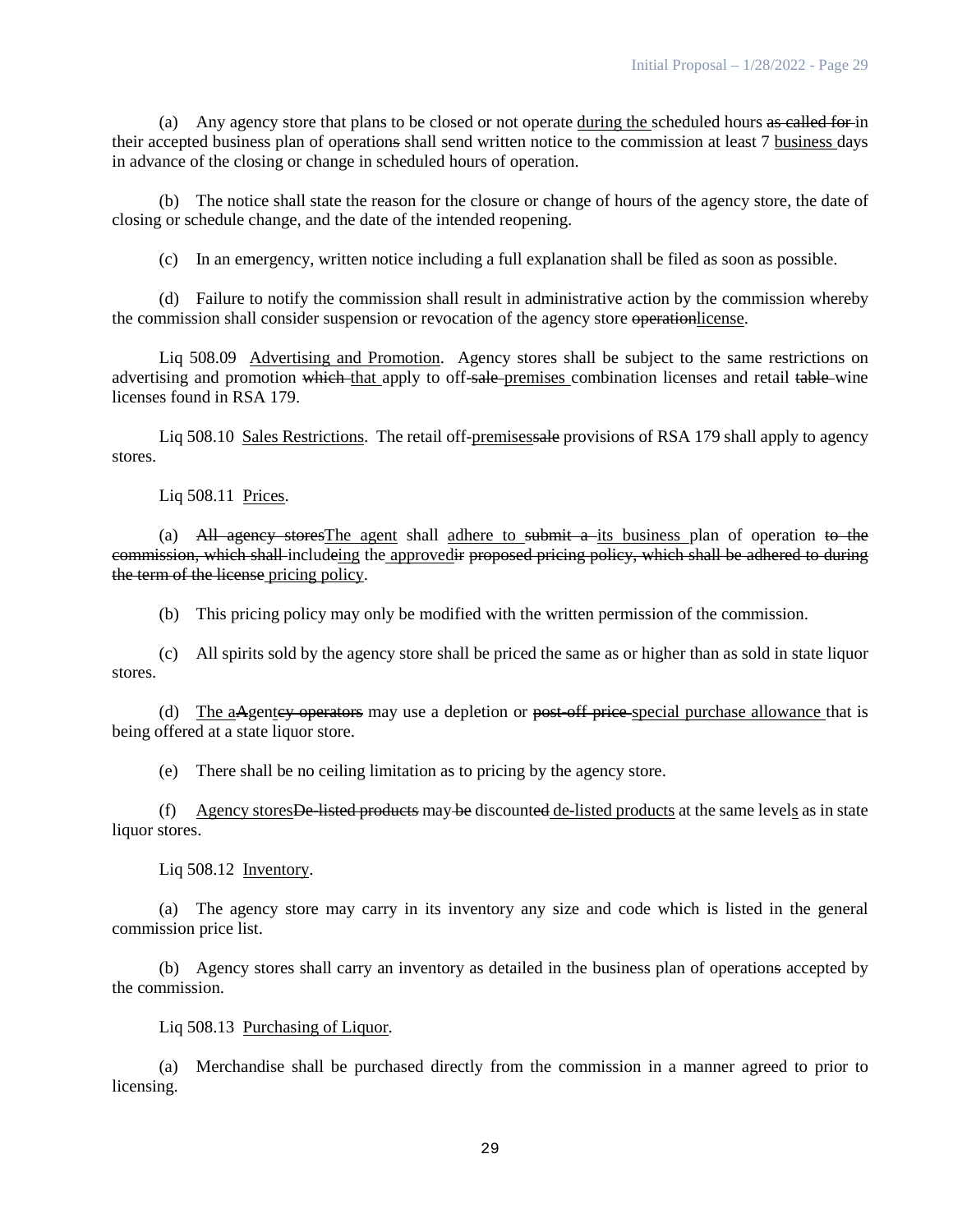(b) No returns other than wrong or defective merchandise shall be allowed.

Liq 508.14 Store Operations. The agent or his or her commission-approved managerduly appointed designee shall manage and operate the store according to the terms of the business plan of operations accepted by the commission.

Liq 508.15 Storage Facilities; Premises. The agent shall, at the agent's expense, provide premises which that contain sufficient selling area and protective storage space for the store operation as detailed in the agent's business plan of operations accepted by the commission.

## Liq 508.16 Sales Agent Selection Procedure.

(a) When the commission determines a surrounding relevant market meetings the requirements of RSA 177:11 it shall seek applications from the public in the following manner:

> (1) The commission shall advertise the availability of an agency store license in a particular municipality and the boundaries of the surrounding relevant market within which such agency store shall be located on the commission website, and in a newspaper in the county where the agency store is to be located.

> (2) The commission shall also notify by certified mail the governing body of the particular municipality where the agency store may be established;

> (3) The commission shall also notify by certified mail the governing body of any municipality in the surrounding relevant market that the agency store is intended to serve; and

> (4) The commission shall request that notice be posted at the town hall or other appropriate locations.

(b) The advertisement and notice shall include:

(1) General selection criteria and procedures for selection and appointing a retail sales agent as required by RSA 177, Liq 508.16 and Liq 508.17;

(2) Deadline for receiving applications; and

(3) How to obtain additional information.

 $(c)$  The commission, once in receipt of all applications for an  $a$  agency agentstore license, shall notify by certified mail the governing body of the particular municipality and the governing bodies of all municipalities within the surrounding relevant market of the proposed location of each applicant.

(d) Processing of the proposed applications shall be suspended for 30 days, to allow municipalities and interested individuals to submit written comments to the commission on the proposed location of a new agency store.

(e) The commission shall hold a public hearing consistent with RSA  $177:11$  IV(d) and RSA  $541-A$ when;: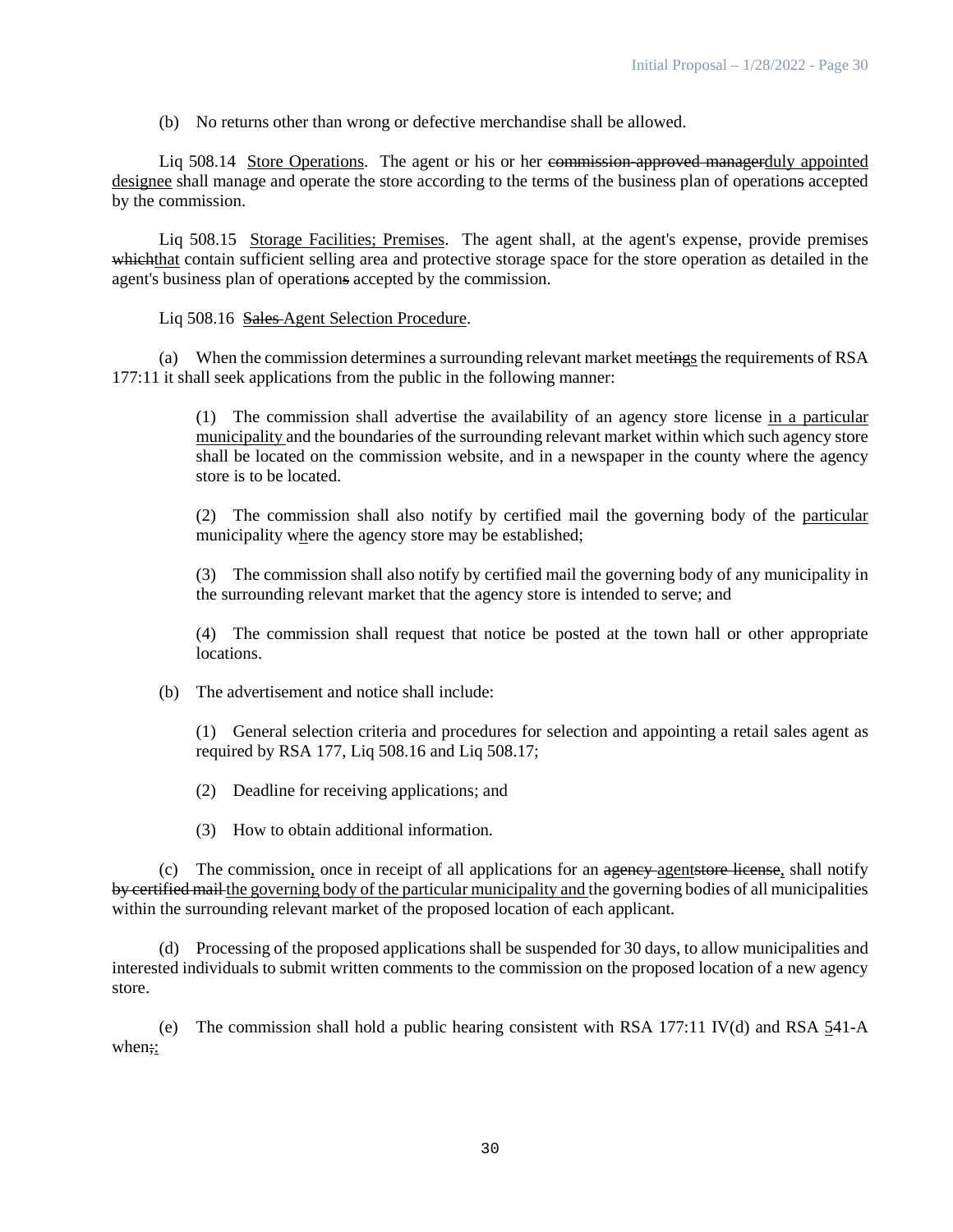(1) The commission receives a written request from the governing body of the particular municipality or the governing body of any municipality located in the surrounding relevant market provided:;

 $(2)a$ . The request was made within 14 days of the original public notice requesting applications for an agency store license; and

 $(3)$  b. The commission shall hold the public hearing within 45 days of the close of the public comment period in the municipality in which the agency store may be located.

- $(f)$  The commission shall evaluate all applications and select the applicant which, in its judgment :
	- (1) Provides the greatest revenue to the state, and
	- (2) Provides the best service to the public, considering the following factors:
		- a. Price;
		- b. Selection;
		- c. Hours of operation;
		- d. Location; and
		- e. Sales area and layout.

 $(g)$  The commission shall appoint select an agency store using the selection criteria and requirements of RSA 177:11, RSA177:16, Liq 508.16 and Liq 508.17.

(h) The commission shall provide written notice  $\frac{1}{2}$  by certified mail to all applicants, the governing body of the particular municipality and the governing body of municipalities in the surrounding relevant market of the selected applicant or applicants.

(i) Any applicant aggrieved by a decision made by the commission may appeal the decision in accordance with RSA 541.

Liq 508.17 Agenevt Selection Criteria.

(a) A-salesn agent applicant shall:

(1) Submit a business plan of operations detailing how the proposed agency store would operate during the term of the license;

(2) Submit documentation demonstrating that the applicant meets the requirements of RSA  $177:16.$ 

(b) The agency store shall be operated as an adjunct to a business which that holds a combination license under RSA178:18.

(c) The adjunct business shall have operational financial stability based solely on non-alcohol sales.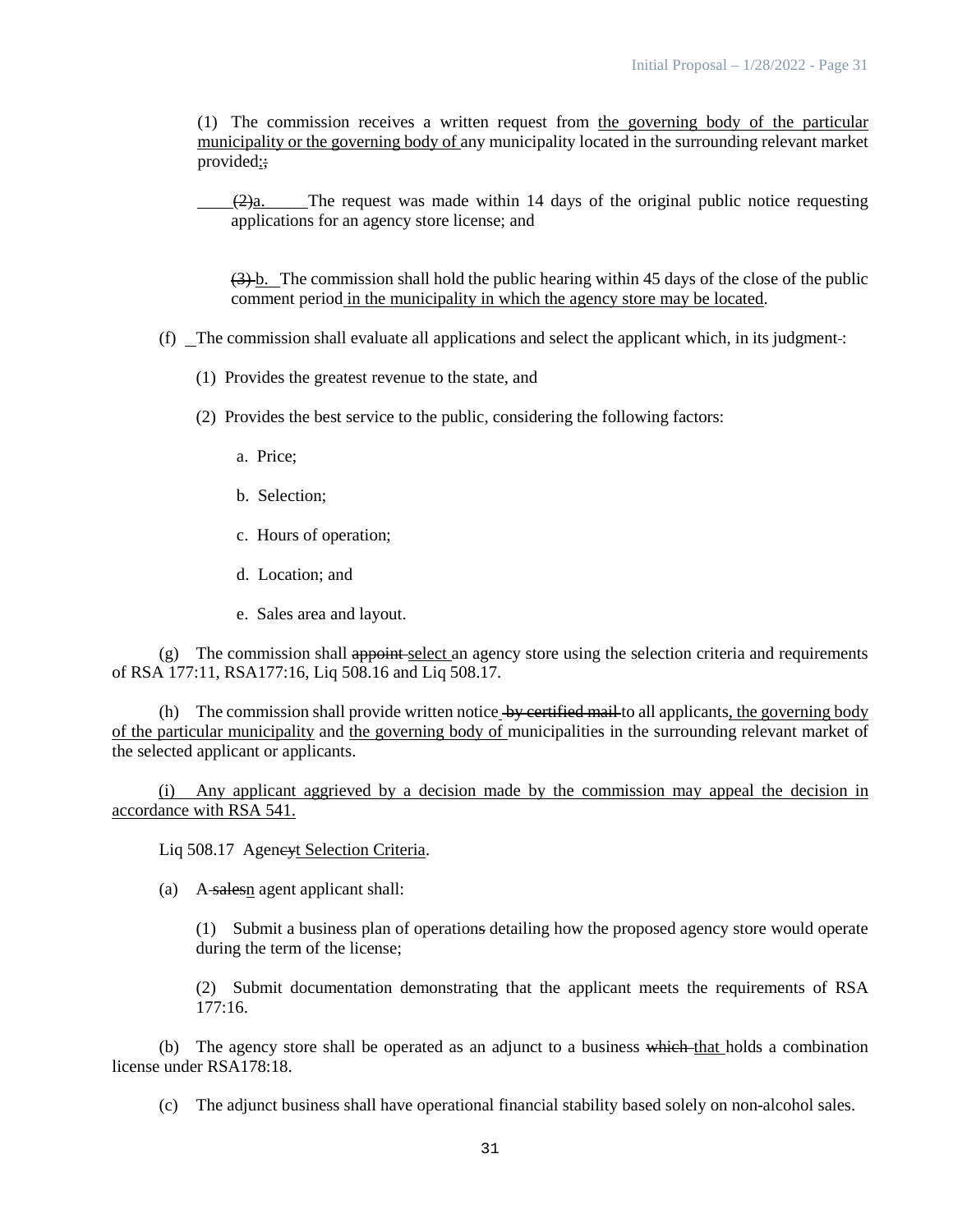- (d) Other ageneyt applicant selection criteria shall include:
	- (1) Retail business experience at the current location;
	- (2) Retail experience at other locations;
	- (3) Whether the agent applicant, or his or her designated manager, has:
		- a. A record of felony conviction;
		- b. Conviction of crime relating to money management fraud;
		- c. A history of conviction of crimes relating to the abuse of alcohol or controlled substances;

d. A history of violations of the provisions of RSA 179 at the proposed location or at other licensed locations; or

e. Proof that the applicant, if convicted of a felony, meets the requirements of RSA 178:4 for exception;

(4) Financial ability to purchase or lease and equip the retail liquoragency store at a commission approved location; and

(5) Ability to provide the necessary funds to meet the operating expenses of the retail liquor agency store.

(e) All agency store applicants submitting an applicationselected by the commission shall apply for an agency store license shall fulfill all requirements for a licensee as required by Liq 700.

Liq 508.18 Annual Agency Store License Renewal Review.

(a) The commission shall not automatically renew agency store licenses.

(b) Agency store operators shall file with the commission revised business plans of operation if there are any changes to the existing plans on file. Such changes shall be filed 2 months prior to license expiration or application for license renewal, whichever is greater.

 $(c)$  Existing businesses meeting the requirements of RSA 177 and Liq 508.17 in a surrounding relevant market where an agency store is licensed may file a business plan of operations with the commission, with a request that the commission evaluate the plan before reissuing an agency store license.

(d) The commission shall evaluate all business plans of operation on file prior to renewing an agency store license, and award the license to the operator who appears to be of greatest benefit to the state pursuant to Liq 506.16(f).

(e) The commission shall not relicense renew agency store licenses repose which who do not adhere to their accepted business plan of operations and any commission approved changes to it.

Liq 508.19 Sales Agent Vacancy. The commission shall discontinue or seek sales agent applications for an agency store location that has a sales agent vacancy.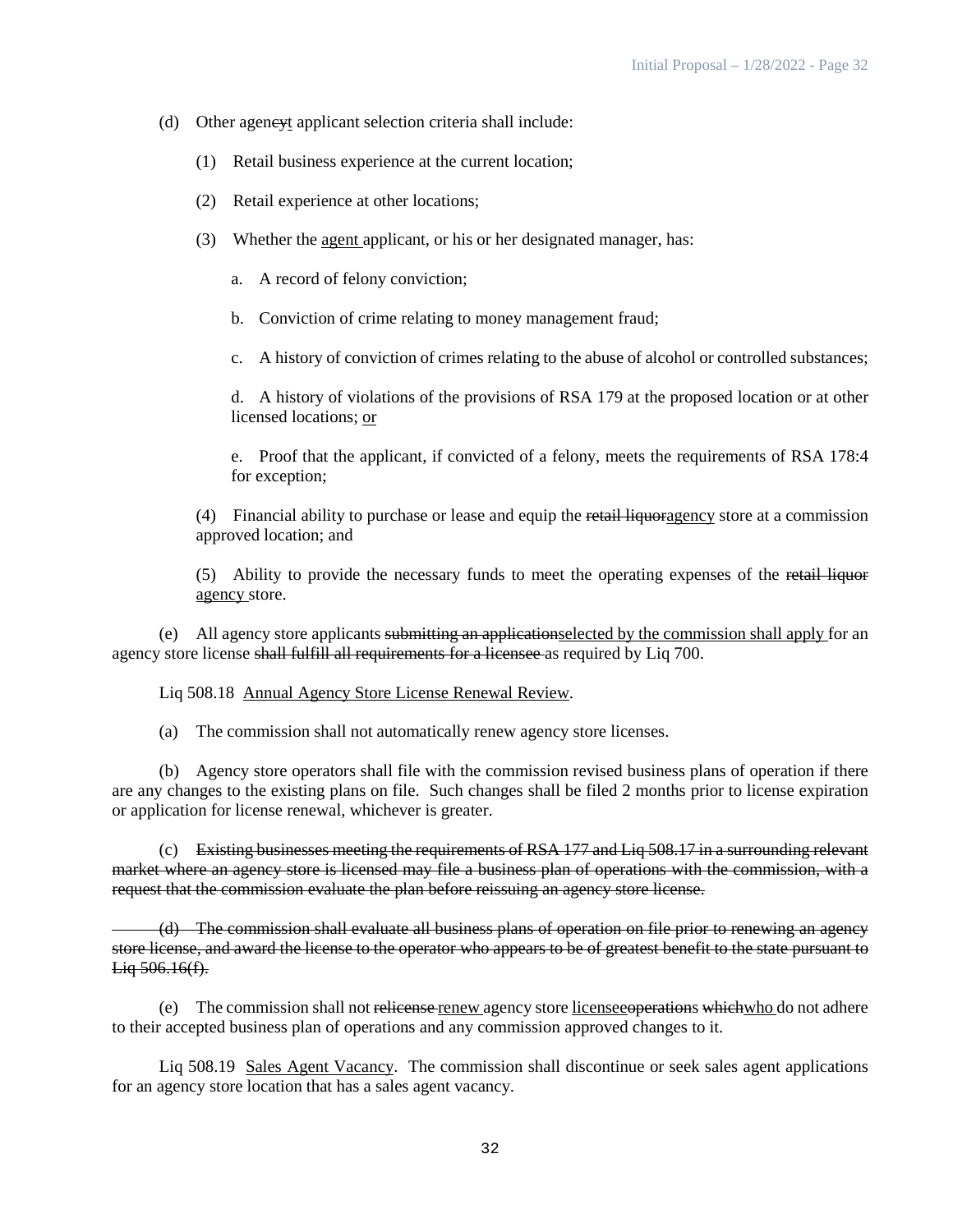Liq 508.20 Prohibitions. No sales agent, partner of a sales agent or officer or director of a sales agent shall be employed by a business that is licensed as a vendor, manufacturer, broker, importer, warehouser, representative or distributor of liquor or beverages.

## PART Liq 509 GOLF FACILITY

#### Liq 509.01 Beverage Sales From Mobile Service CartBars on Golf Fairways.

(a) Golf facility licensees may apply to provide service of beverage to patrons on the fairways from mobile service barscarts provided a service plan as defined in Liq 404.05 (e) has been submitted.

(b) A "mobile service barcart" for the purposes of this rule means any golf cart or other similar vehicle, which is staffed by a person meeting the requirements of RSA 179:23, IV  $&$  V and which has been outfitted for storage, cooling or refrigeration, sale and service of beverage in cans or bottles.

(c) No golf facility licensee shall sell or otherwise provide alcoholic beverage or liquor to patrons on any portion of the golf course without prior approval by the commission.

(d) Licensees holding a golf facility license may petition the commission by pursuant to Liq  $205.10(a)$ and Liq 404.05 providing the required information on Form L-076 "Authorization for Service in Another Area" (revised 1/22), to be approved for beverage sales and service from one or more mobile service barcarts on the golf course.

(e) The commission shall only grant permission to golf facility licensees for mobile service barcarts under the following conditions:

> (1) All individuals selling, serving or dispensing beverage from mobile service barscarts shall meet the requirements of RSA 179:23 IV or V;

> (2) All beverage and liquor possessed and consumed on the premises shall be that sold by the licensee;

> (3) A sufficient number of employees shall be deployed to adequately control and insure adherence to all statutes and rules for the serving, sale and consumption of beverage on the golf course;

> (4) No service or consumption of any alcoholic beverage shall be allowed in parking lots, except in areas approved for service of liquor and beverage pursuant to RSA 178:24 and Liq 404.05; and

> (5) No licensee or their employees shall allow patrons to leave the premises with liquor or beverage.

(f) The commission may suspend or revoke a licensee's mobile service barcart privilege only in addition to any other administrative penalty imposed by the commission for a violation of statute or rule which stems from service or sale of beverage from mobile service barscarts on the fairways without suspending or revoking the golf club's liquor license.

#### **Readopt with amendment Liq 510.01-510.07, effective 12-10-14 (Doc. # 10742), to read as follows:**

PART Liq 510 ALCOHOL CONSULTANT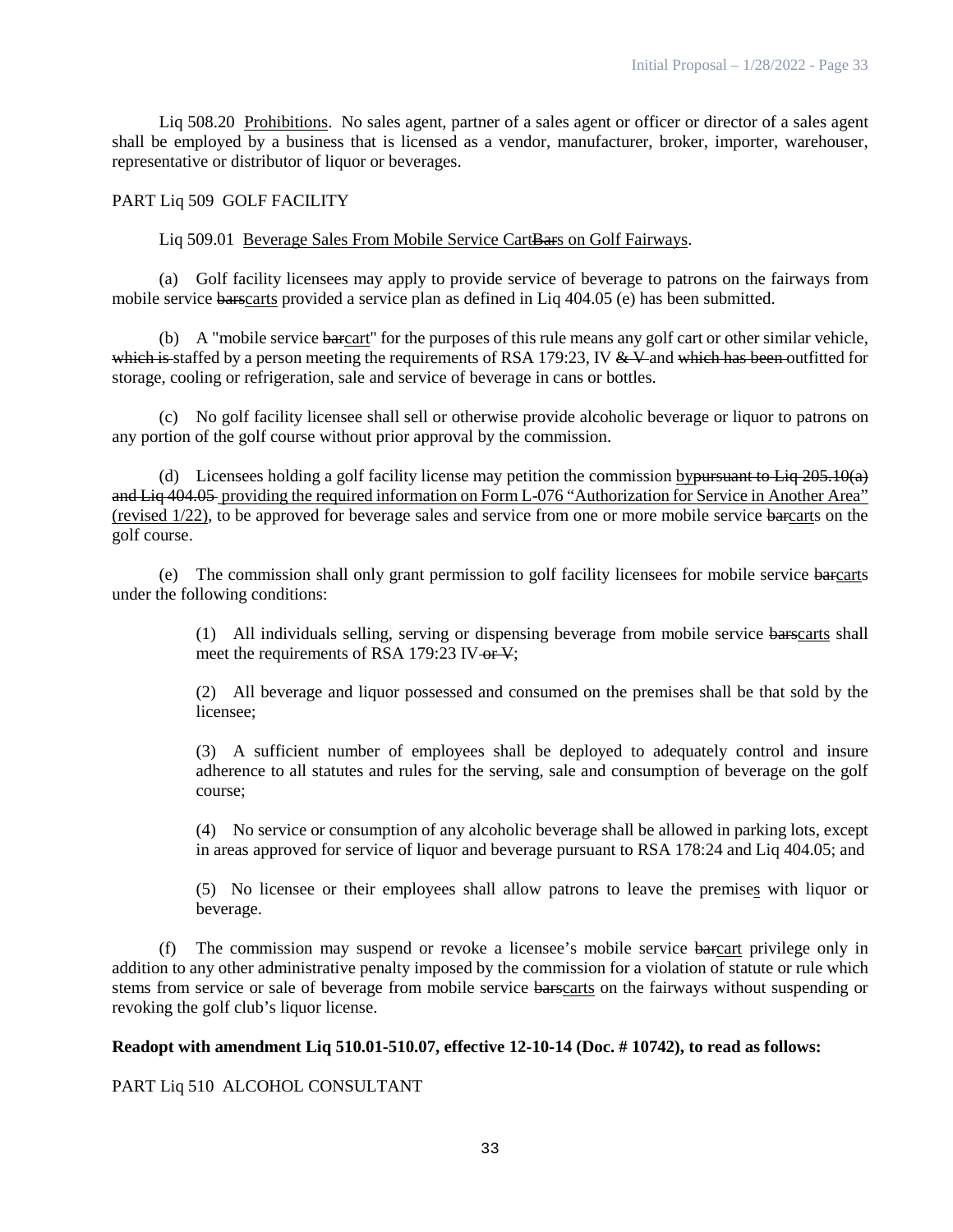Liq 510.01 Definitions. "Private Residence" means a structure serving as a dwelling or home, in which a person(s) lives or resides but does not include any locations licensed by the commission.

Liq 510.02 Notifications.

(a) Alcohol consultants licensees shall provide to the commission in writing at least 5 business days before the date of any scheduled event the following information required by Form L-74 "Notification of Educational Event" (revised 1/22):

(1) Name and liquor license number of the alcohol consultant;

(2) Client name, address, type of education event, and number of expected attendees;

(3) Address of residence where event is to be held;

(4) List of alcohol to be dispensed; and

(5) Dates and times of the educational event.

(b) Alcohol consultants shall file with the commission in writing within 10 days following the scheduled event the following information required by Form L-74a "Event Report" (revised  $1/22$ ):

(1) Name of alcohol consultant and license number;

(2) Date and place of event; and

(3) Name, date of birth, address, phone number and type of ID used to verify age seen for each attendee.

(c) Alcohol consultants shall maintain records for at least 3 years; such records shall be available for inspection at all times upon reasonable request.

Liq 510.03 Liquor/Wine and Beverages Purchases, Restrictions.

(a) All liquor or wine used for an alcohol educational event shall be purchased under the alcohol consultant license from the commission or from a licensed in-state manufacturer.

(b) All beer/ or beverage used for an alcohol educational event shall be purchased under the alcohol consultant license from a licensed New Hampshire wholesaler distributor.

(c) Any beer, liquor or wine not available in New Hampshire may be obtained from a direct shipper who holds a valid direct shipper permit.

(d) Unused beverage/liquor/wine shall be removed from the private residence at the end of the event.

Liq 510.04 Age Verification.

(a) Alcohol consultant licensees shall verify that all individuals attending an educational event are 21 years of age or over.

(b) Attendees shall provide one of the acceptable forms of identifications listed in RSA 179:8 to show that such person is 21 years of age or over.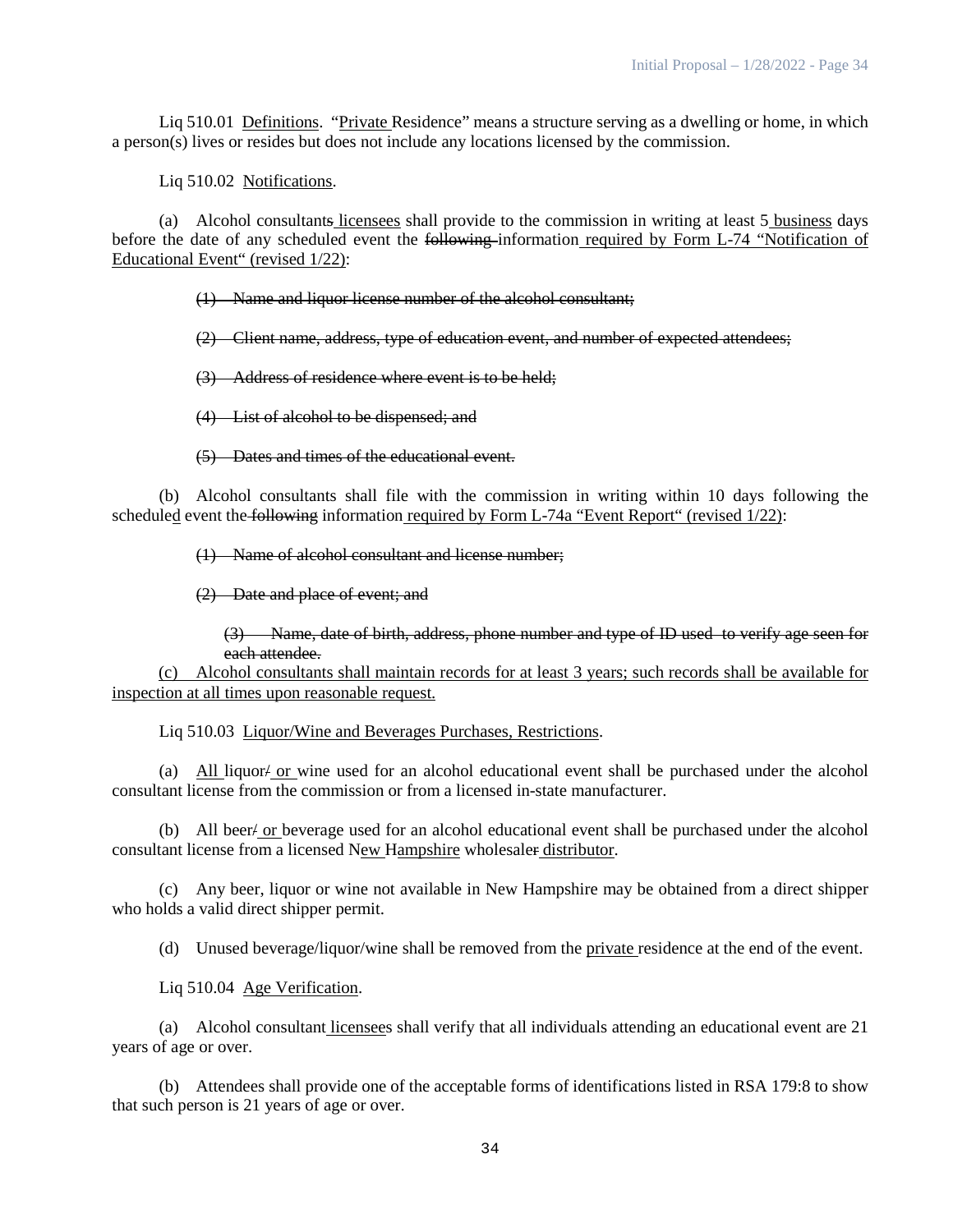Liq 510.05 Sale Restrictions.

(a) No alcohol consultant licensee shall provide alcoholic beverages for sale during an educational event.

(b) Alcohol consultants may solicit orders for the sale of alcoholic beverages tasted during an educational event.

(c) Alcohol consultant shall not accept any cash, checks, or credit cards for the purpose of purchasing alcohol during an educational event.

Liq 510.06 Serving Sizes, Restrictions.

(a) Servings at an educational event shall not exceed ½ ounce of liquor or fortified wine, 2 ounces of any table wine, and 4 ounces of any beer for each brand sampled.

(b) Alcohol consultant licensees may provide for samples up to  $6 - 750$ ml bottles of wine or  $\ddot{\text{H}}$ liquor or 12 – 22 ounce bottles of beer or equivalent at each educational event.

(c) Alcohol consultants shall pour and serve all samples to the attendees of the educational event.

(d) Hours of such educational events shall be during the hours of 6:00 a.m. to 1:00 a.m. 7 days a week.

(e) No beer, liquor, or wine shall be consumed after these hours; and

(f) No alcohol consultant shall deliver or providesell alcoholic beverages for sale during an educational event.

(g) No liquor, wine or beer shall be served during an educational event except for the liquor, wine, or beer served by the alcohol consultant.

Liq 510.07 Advertising. No advertising for an educational event at a private residence shall be permitted. Such events shall be by private invitation only.

# **Adopt Liq 511 to read as follows:**

PART Liq 511 CIGAR BARS

Liq 511.01 Account of Business.

(a) A cigar bar licensee shall file and preserve his or her individual sales slips, cash register tapes, and maintain a complete and accurate account of business, separated in such manner that the commission upon audit may determine the total amount of cigar sales and cigar related items compared to the sales of beverage, liquor and other non-cigar related items;

(b) The licensee shall maintain purchase invoices;

(c) All sales shall be recorded on a cash register, which separates sales of liquor and beverage from sales of cigars; and

(d) The cigar bar shall make available records to the commission at the time of an audit.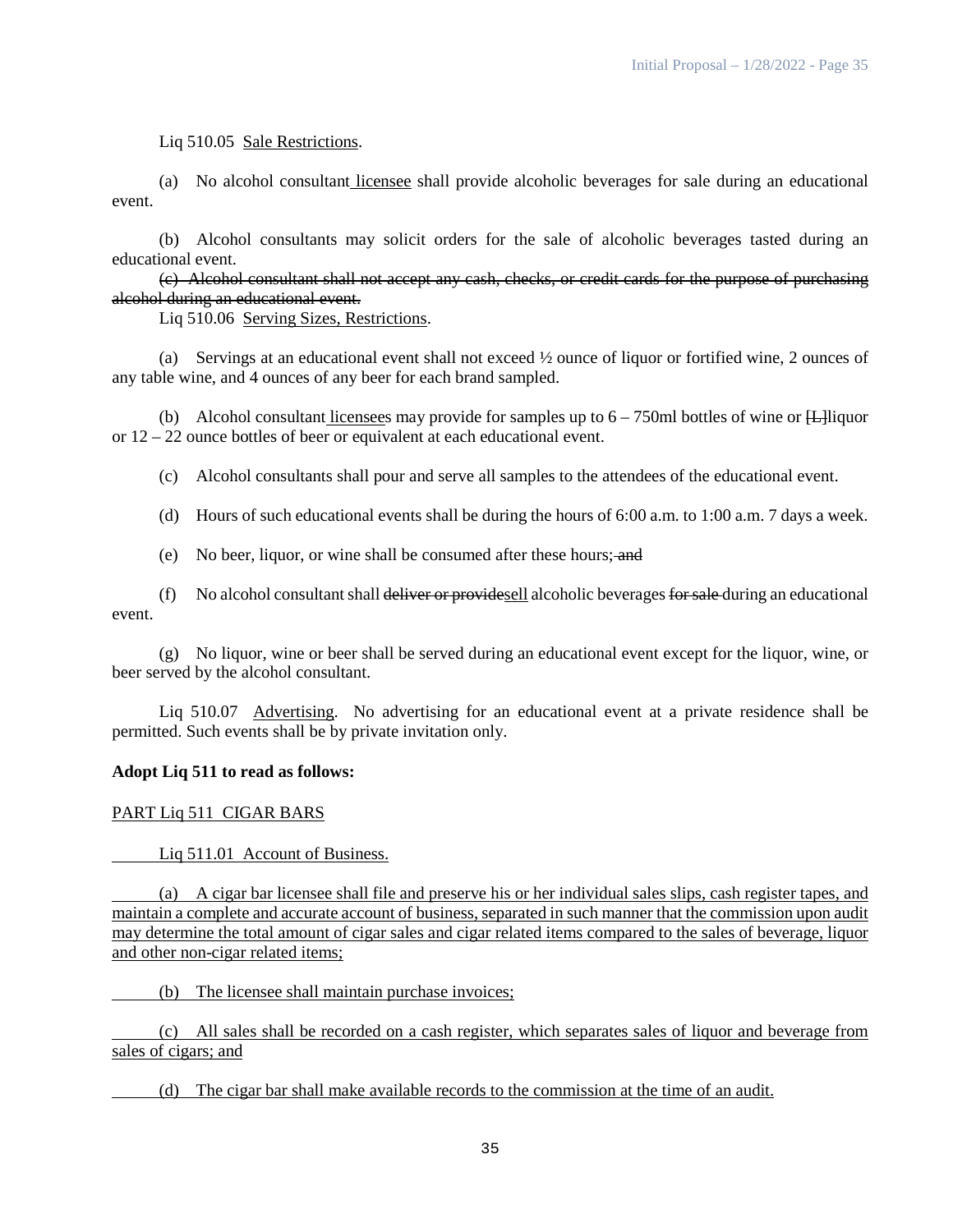Liq 511.02 Sale of Food. A cigar bar licensee shall not sell food on the premises.

Liq 511.03 Cigar and Cigar Related Items.

(a) Cigar means a tobacco product wrapped in a tobacco leaf;

(b) Cigar related items shall include but not be limited to lighters, cutters, ashtrays, humidors; and

(c) The sale of hookahs, pipe tobacco, or cigarettes, shall not be included in the sale of cigars per Liq 706.36 (h).

Liq 511.04 Cigar Bars Certification of Cigar and Alcohol Sales.

(a) A cigar bar licensee shall file with the commission the information required by the Form A-008 "Sales Certificate" (revised 1/22), covering cigars, cigar related items, and beverages and liquor sales made by the licensee during the previous quarter by the  $15<sup>th</sup>$  of the following month;

(b) Each calendar year shall be divided as follows:

(1) First quarter from January through March;

(2) Second quarter from April through June;

(3) Third quarter from July through September; and

(4) Fourth quarter from October through December.

## **APPENDIX**

| <b>RULE</b>           | <b>STATUTE</b>                           |
|-----------------------|------------------------------------------|
| Liq 501.01-501.08     | RSA 178:22, V(h)                         |
| Liq 501.09            | RSA 179:19, VI                           |
| Liq 501.10-501.14     | RSA 178:22, V(h)                         |
| Liq 501.15            | RSA 178:25                               |
| Liq 502               | RSA 178:21, II(b) and RSA 178:22, V(k)   |
| Liq $503$             | RSA 178:20 and RSA 178:21, II            |
| Liq $505$             | RSA 178:22, V(1)                         |
| Liq 506.01-506.07     | RSA 178:16 and RSA 178:26                |
| Liq 506.08-506.09     | RSA 179:33                               |
| Lig 506:10            | RSA 178:16 and RSA 178:26                |
| Liq 506:11 (RESERVED) |                                          |
| Lig 506:12-506:13     | RSA 179:33                               |
| Liq 506:14 (RESERVED) |                                          |
| Liq 506.15            | RSA 178:12 and RSA 178:12-b              |
| Liq 506.16            | RSA 178:12, V; RSA 178:15, VII; RSA      |
|                       | 178:12-a, I and VIII; RSA 178:6, VI; RSA |
|                       | 178:7, VI; RSA 178:8, IV; RSA 178:30, V; |
|                       | RSA 178:26; RSA 179:14; RSA 179:35       |
| Liq 506.17            | RSA 178:12, V; RSA 178:13, IV; RSA       |
|                       | 178:12-a, I and VIII; RSA 178:12-b, III; |